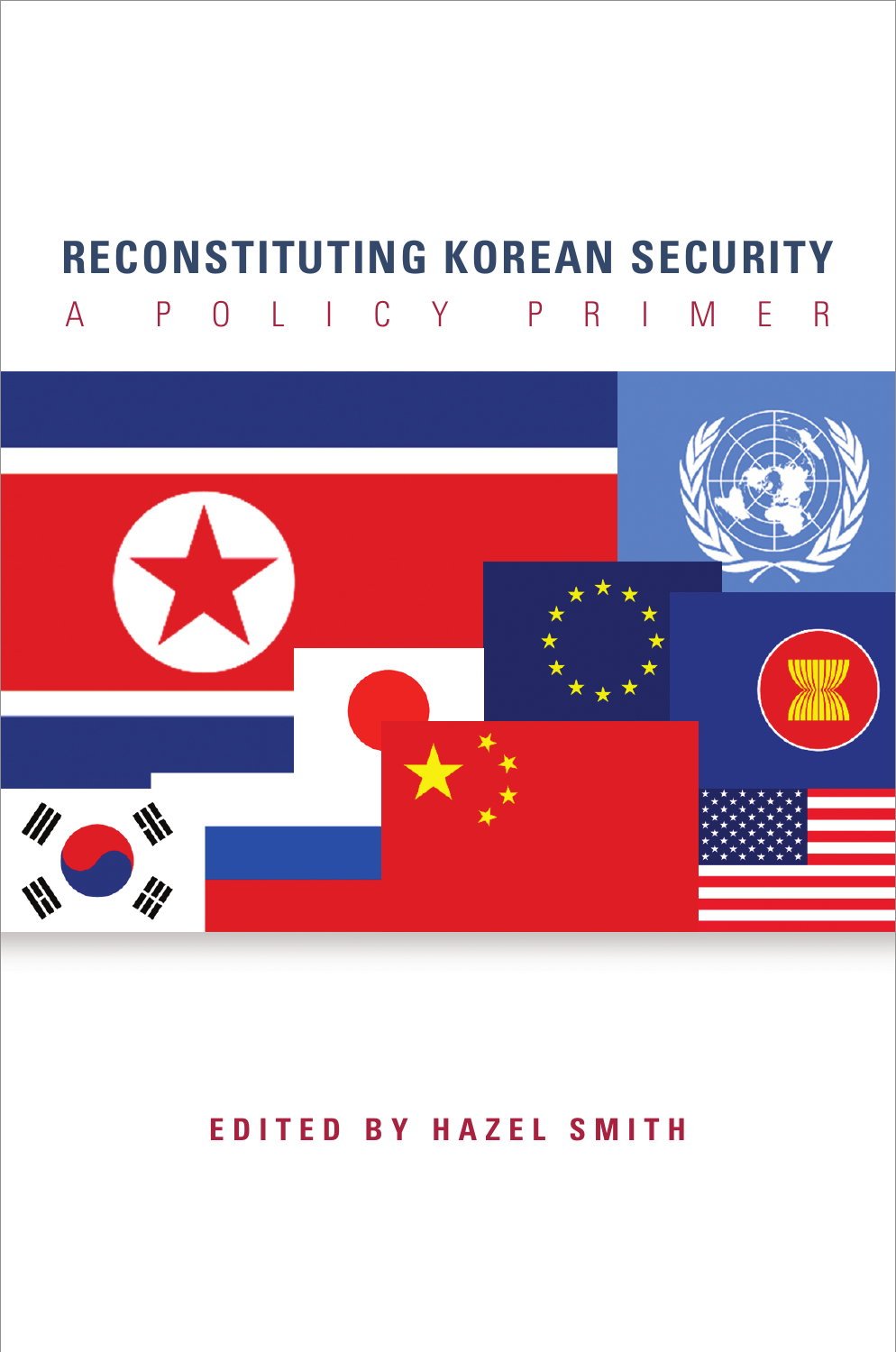# Reconstituting Korean security: A policy primer

Edited by Hazel Smith



 $TOKYO \cdot NEW YORK \cdot PARIS$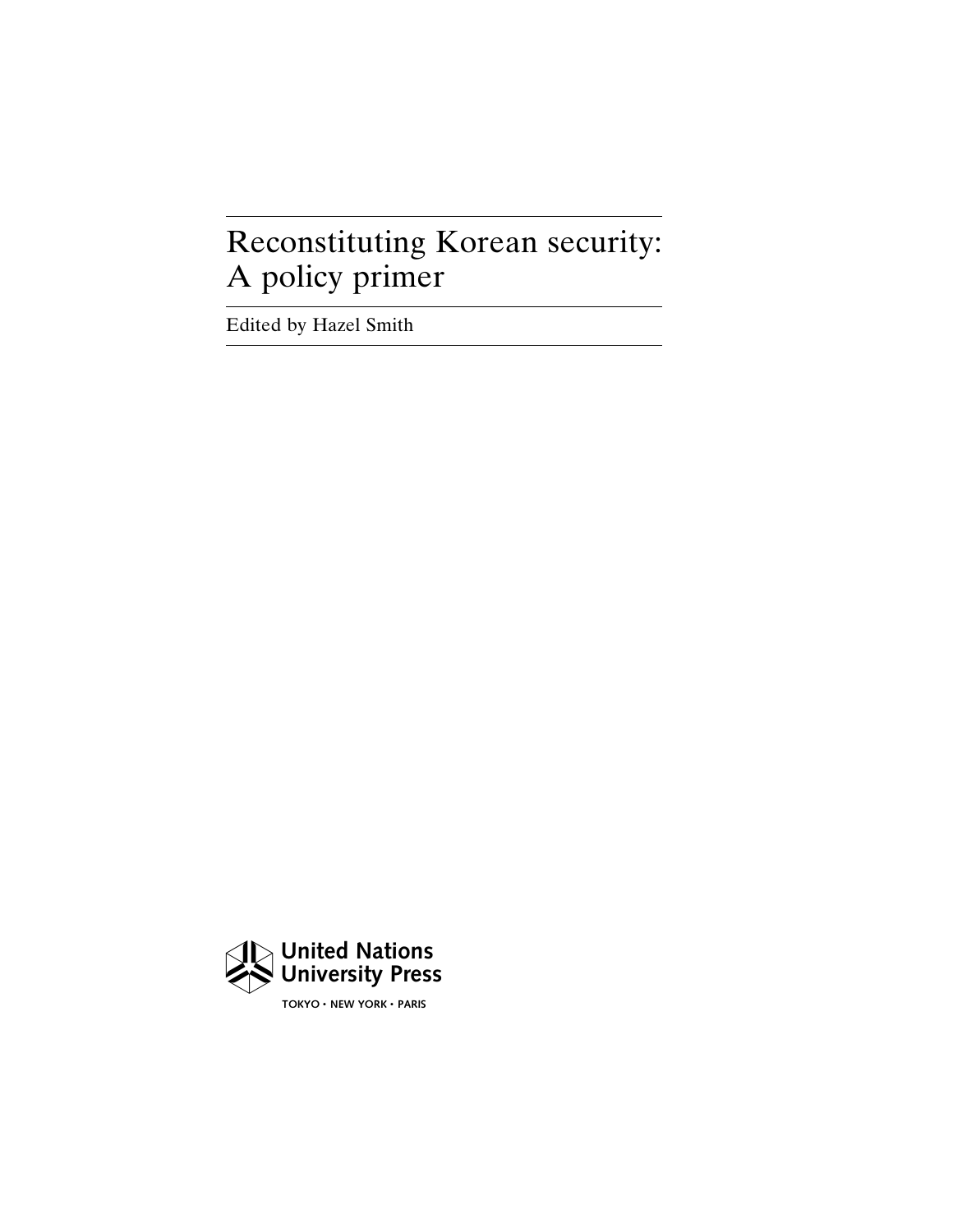# Contents

|                                                                                       | vii         |
|---------------------------------------------------------------------------------------|-------------|
|                                                                                       | ix          |
| Ambassador Donald P. Gregg                                                            | $\mathbf x$ |
|                                                                                       | xiii        |
|                                                                                       | xvi         |
| Hazel Smith                                                                           | 1           |
| <b>Bruce Cumings</b>                                                                  | 21          |
| 3 Living with ambiguity: North Korea's strategic weapons<br>Gary Samore and Adam Ward | 43          |
| Bradley O. Babson                                                                     | 65          |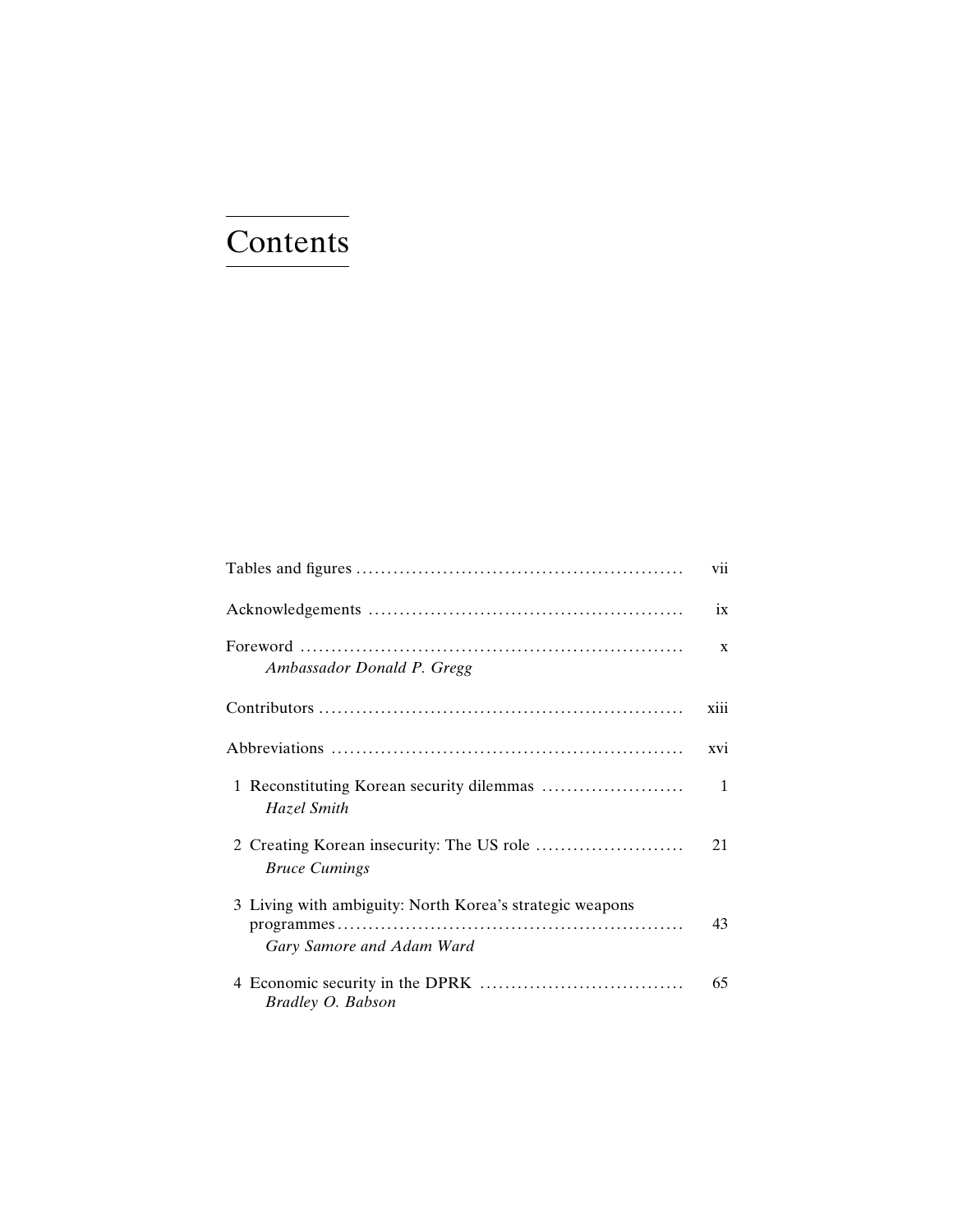| 5 Food security: The case for multisectoral and multilateral<br>Hazel Smith      | 82  |
|----------------------------------------------------------------------------------|-----|
| 6 The preconditions for Korean security: US policy and the<br>Selig S. Harrison  | 103 |
| 7 The DPRK economic crisis and the ROK security dilemma<br><b>Suk Lee</b>        | 124 |
| Ren Xiao                                                                         | 145 |
| 9 Japan and North Korea – The quest for normalcy<br>Gavan McCormack              | 162 |
| 10 Korean security dilemmas: A Russian perspective<br>Georgy Bulychev            | 182 |
| 11 Korean security dilemmas: European Union policies<br>Maria Castillo Fernandez | 213 |
| 12 Korean security dilemmas: ASEAN policies and perspective<br>John D. Ciorciari | 230 |
| Hazel Smith                                                                      | 253 |
|                                                                                  | 269 |
|                                                                                  | 285 |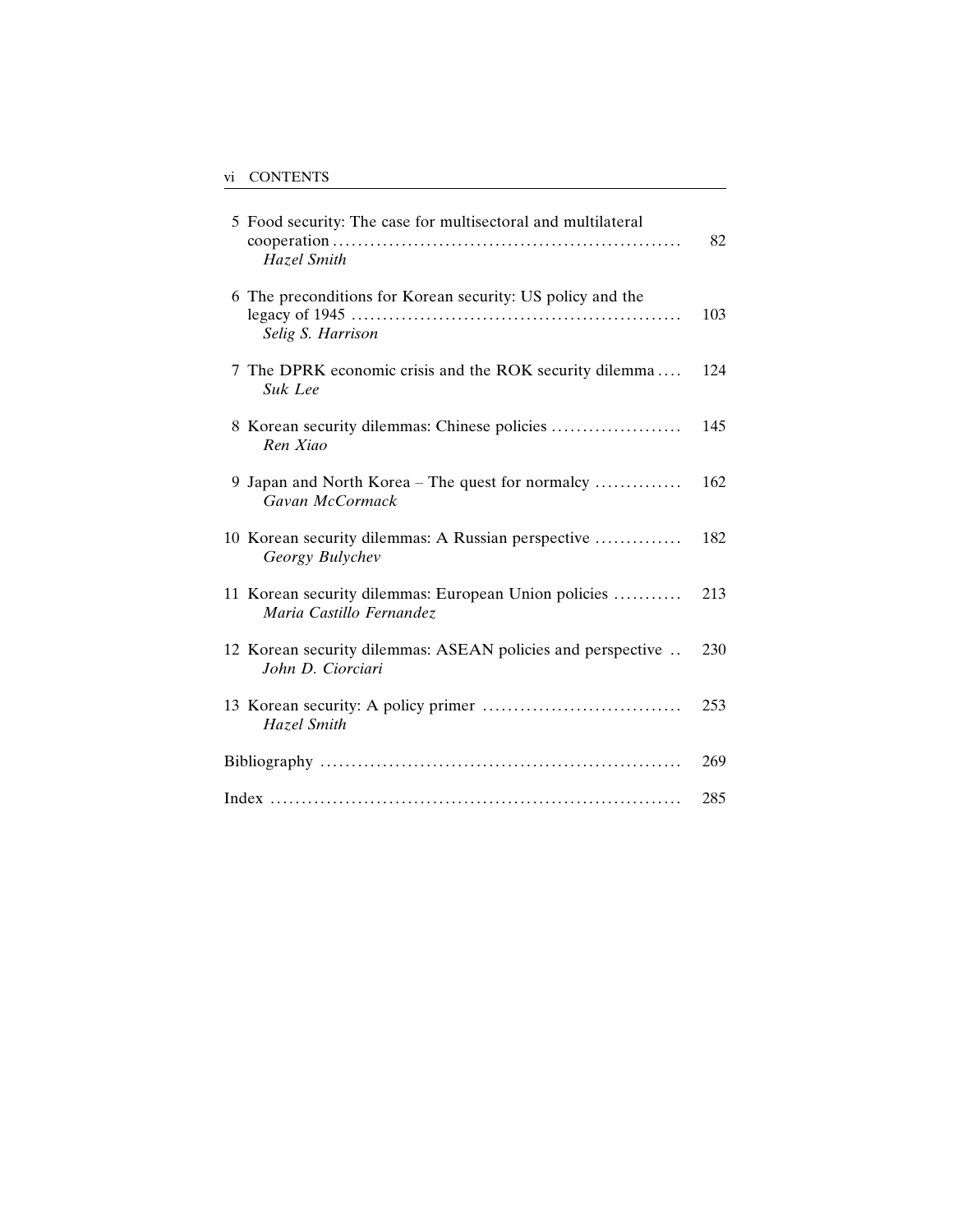# Reconstituting Korean security dilemmas

Hazel Smith

1

The conventional picture of Northeast Asian security is of stark national security threats caused by the alleged menacing behaviour of a highly militarized, nuclear-armed Democratic People's Republic of Korea ( $DPRK$  or North Korea).<sup>1</sup> Not only does this picture obscure the profound human security crisis facing many North Koreans but it offers a skewed, partial and distorted perspective. The conventional perspective thus contributes to the prevalence and circulation of a fundamentally flawed conventional wisdom about what constitutes the security crises for Northeast Asia and, importantly, shapes the policy solutions adopted to deal with those crises. The conventional approach precludes fruitful policy choices that could help to resolve the multidimensional Korean security crisis that is at the heart of short-, medium- and long-term regional stability in Northeast Asia.

This book offers a new analysis based upon an understanding of security as multidimensional and builds that analysis on a historical contextualization of the Korean security crises of the early twenty-first century – summarized in Chapter 2 by Bruce Cumings but also used as a reference point by all the contributors. The message is that ''history matters!'' The premise of this book, however, is not to underestimate the hard security issues of missiles and nuclear proliferation, which is why an important chapter by Gary Samore and Adam Ward (Chapter 3) outlines and analyses North Korean military capacities. Unlike conventional security analyses, which adopt only a state-centric perspective and do not consider the population as an appropriate security referent, this book also

1

Reconstituting Korean security: A policy primer, Smith (ed),

United Nations University Press, 2007, ISBN 978-92-808-1144-5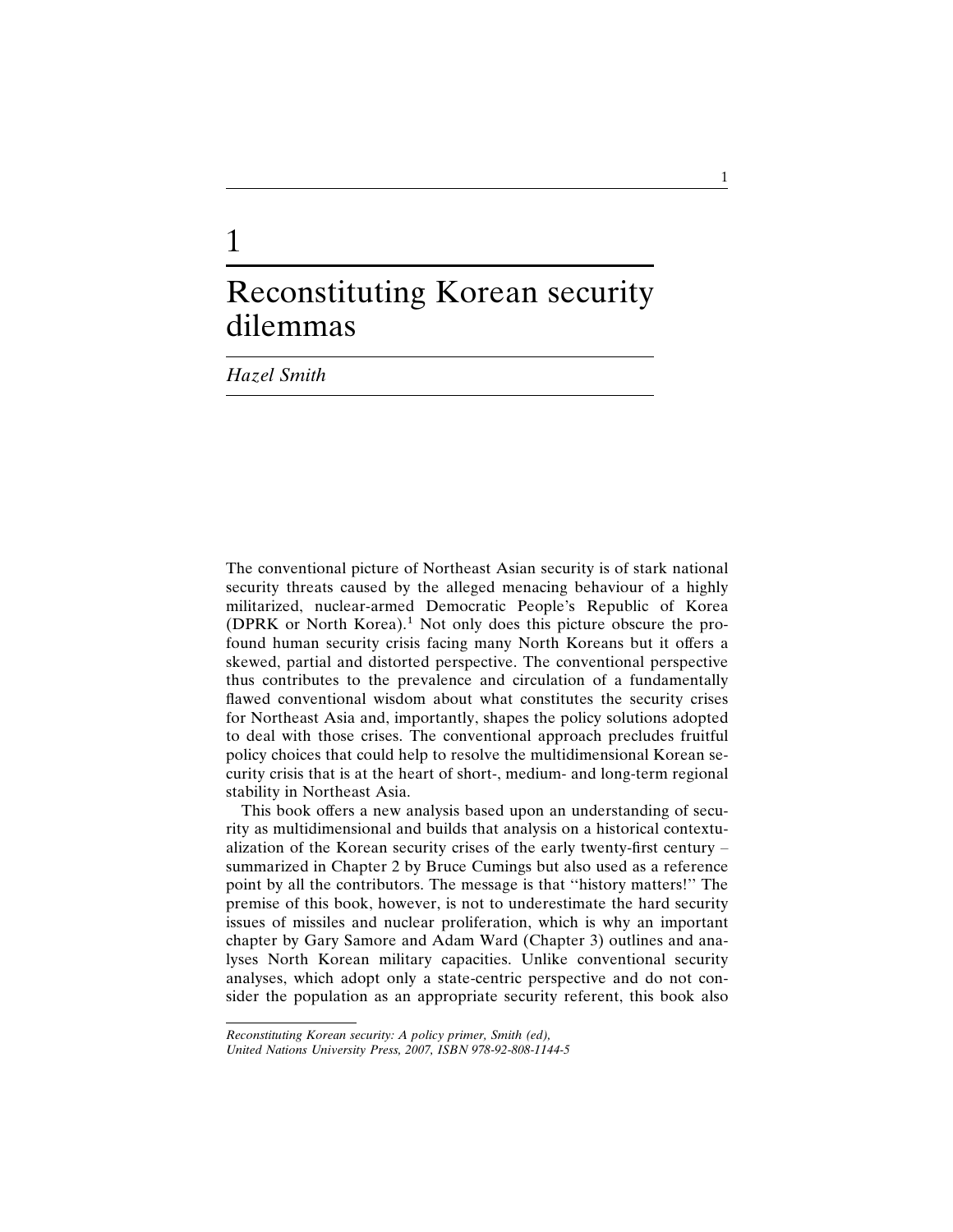recognizes that, for most people in the region, economic security is of paramount importance for their everyday lives. Little understood through the conventional security analyses prism, it is the ever-present food security and economic insecurity for the North Korean population and the state that significantly shape the government's domestic and foreign politics. Chapter 4 by Bradley Babson and Chapter 5 by Hazel Smith therefore address economic security and food security, respectively.

The book is also based on the assumption that there is more than one important perspective on Northeast Asian security and that these various perspectives need to be understood as both legitimate and grounded in sometimes diverse interests. These interests are explored separately in chapters on United States policy by Selig Harrison (Chapter 6), South Korean policy by Suk Lee (Chapter 7), Chinese policy by Ren Xiao (Chapter 8), Japanese policy by Gavan McCormack (Chapter 9), and Russian policy by Georgy Bulychev (Chapter 10). It is often forgotten that worldwide concern over instability on the Korean peninsula has seen the involvement of players other than near neighbours and the United States. This book therefore further analyses the continuing involvement of the European Union (EU) in the Korean crisis in Chapter 11 by Maria Castillo Fernandez and charts the small but significant involvement by the Association of Southeast Asian Nations (ASEAN) in Chapter 12 by John Ciorciari.

#### Conventional security discourses

Security debates these days are often categorized in mutually exclusive terms as concerning either national security or human security.2 National security analysts and policy-makers worry about territorial integrity and the military defence of state borders. They regard ''security'' as the domain of sovereign states. The international is inherently conflictual and in the end states must rely on their own resources to defend themselves and protect their citizens. Security theorists as disparate as Hans Morgenthau, who argued for the concentration of national power such as to defend the national interest, and Kenneth Waltz, who argued that a bipolar balance of power provided stability in the international system, had in common their ruling out of the analytical equation the idea that the security of the individual had much to do with the security of the state and regional and international relations.3

Human security analysts, on the other hand, argue that, for most states, security no longer means only the protection of borders against invasion.4 Security must also mean protection against social and economic instability caused by disruption from outside territorial borders. Human se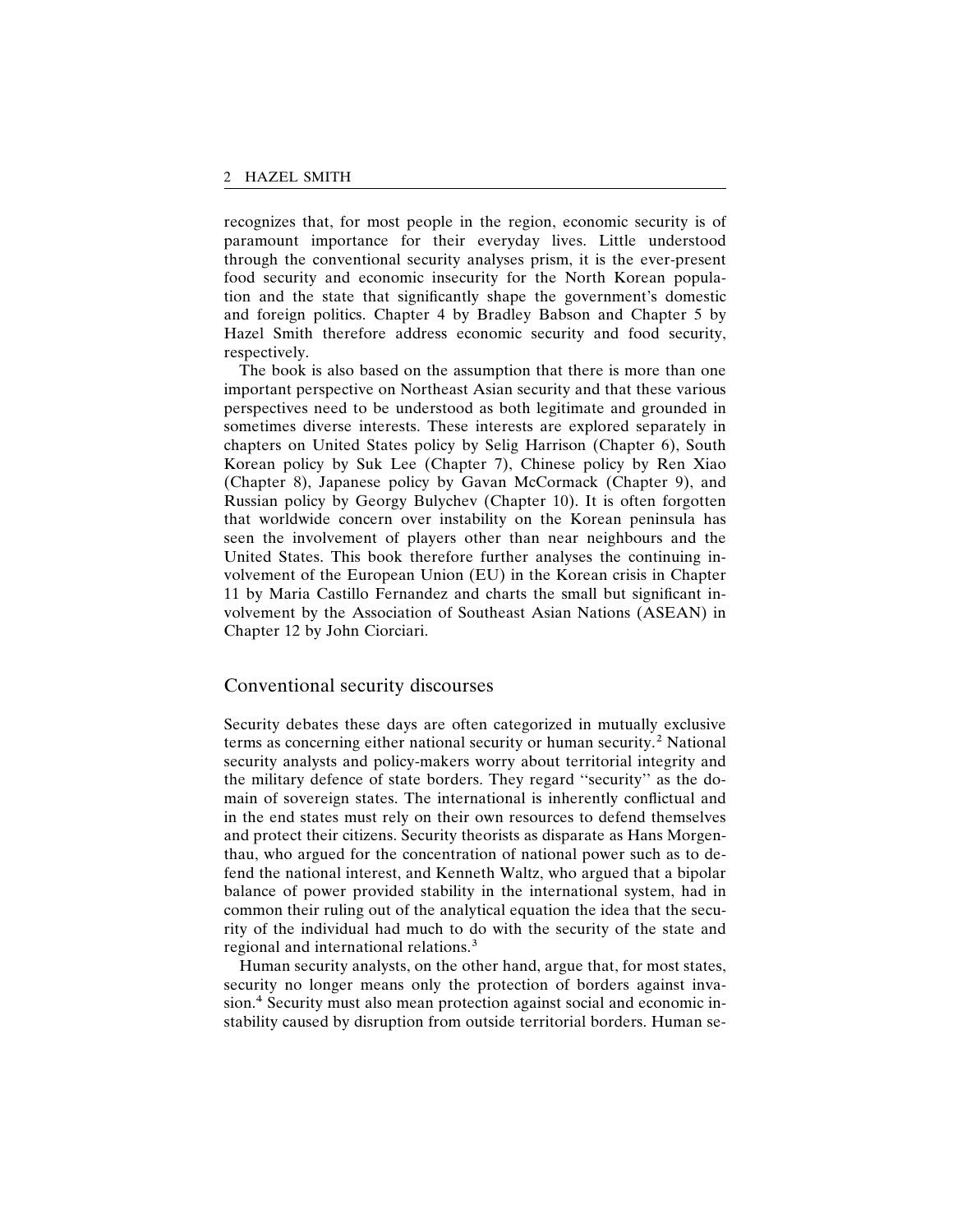curity analysts feel that in this globalizing world of porous borders and easy travel we should be more concerned about transborder threats to individual well-being, not just the threat of military invasion.<sup>5</sup> Transborder threats may come, for example, from economic downturns, humanitarian and environmental disasters, or transnational crime. Human security perspectives normally also imply a sense that one state can no longer – if it ever could – resolve such problems on its own. Asian bird flu, for instance, is not a problem just for Thailand or Viet Nam or even just for Asia. Human security analysts prefer therefore to respond to human security threats by way of regional and/or global institutions. These institutions offer multilateral solutions designed, in the main, to be implemented through cooperation not coercion.

National security and human security analysts have not been very good at incorporating each other's perspectives such as to offer multisectoral analysis. There is nothing in logic or in practice, however, to prevent a national/human security nexus as the basis for analysis and plenty to recommend it in terms of an increased ability to appreciate the complexity of contemporary security crises. National security concerns in terms of the potential use of weapons of mass destruction (WMD) or terrorism against civilians in fact constitute a threat to life and a threat to survival, the most basic of human security concerns. By contrast, there are few who would argue that simple territorial stability, if also accompanied by the abrogation of basic political and economic rights, offers any kind of meaningful national security to citizens, to the regime that rules over them or to neighbouring countries, which must deal with legal and illegal migration and all manner of negative and unpredictable cross-border spillover effects.

National and human security discourses can also be reconciled through policy choices that push for multinational solutions to global problems. After all, even in the hardest of security cases when military intervention is mooted, most states (including those often conceived of as diehard unilateralists) value multilateral solutions – whether this is through the North Atlantic Treaty Organization (NATO) or through UN and regional peace-keeping forces. This is why the United States has sought to achieve multilateral backing for every international intervention it has made since the Second World War and why China has insisted that only multilateral (preferably UN-sanctioned) interventions are legal.

# The prevalence and influence of the conventional security discourse

The dominant international security debate about Northeast Asia focuses on North Korea as the source of most of the region's troubles.<sup>6</sup> The dis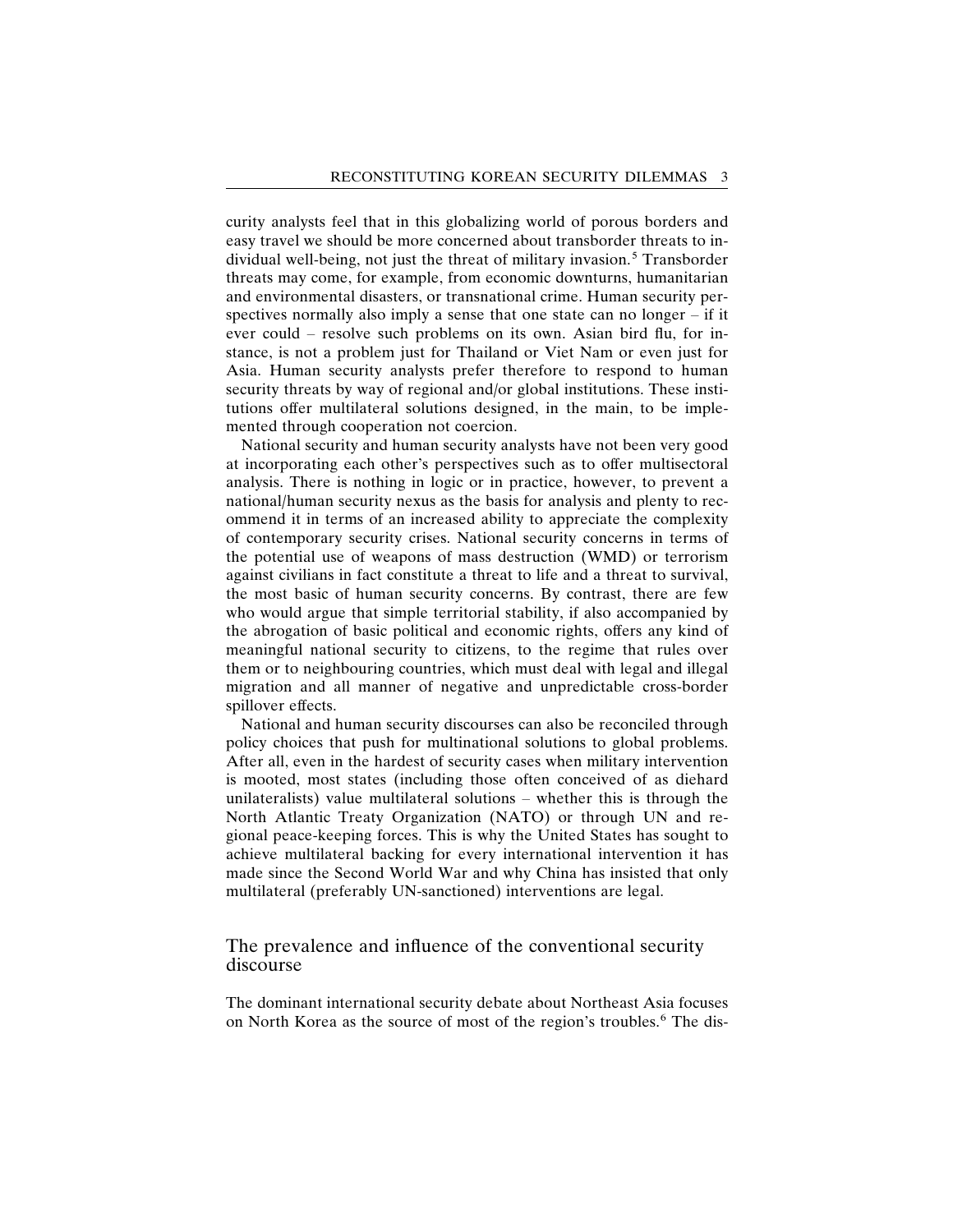course is on WMD, including ballistic missiles and nuclear armaments, and on military threats by North Korea against its neighbours. It is commonly believed that there remains the ever-present threat of war caused by an irrational state and government in the DPRK. If human security concerns are mentioned in the context of Northeast Asia, they are invariably discussed in regard only to North Korea's human rights violations and as evidence of a mad or bad government with which it is impossible to engage in dialogue.7 Humanitarian concerns are discussed in the context of the food crisis in North Korea and the consequent inability of the government to feed its people.8 Transnational crime and trafficking in women also appear on the agenda of the region's media through the prism of alleged North Korean misdemeanours.

The conventional security discourse on and in Northeast Asia views North Korea as the source of regional security dilemmas that are defined and understood via military parameters. Seen in this way, human insecurity is a direct consequence of the militarization of the DPRK and its government's political intransigence and antiquated economic policies. The implication is that, once the DPRK military problem is resolved such that the DPRK no longer poses a security threat to the region, then human security problems for North Koreans and neighbouring populations will automatically be solved. Human security threats are not, within this conventional security picture, understood as a common problem for all of Northeast Asia – transcending borders and requiring common and cooperative solutions. Neither does the conventional security discourse assign blame to other actors that have been active in relations with the DPRK; thus, it is unusual to see policy prescriptions recommending changes in foreign policy behaviour among the DPRK's international interlocutors as well as in the DPRK.

Conventional security talk is pessimistic about the possibilities of achieving multilateral or cooperative solutions to the perceived security dilemma of Northeast Asia. Northeast Asia has been known for its comparative absence of regional organizations, although in the decade of the 2000s an exponential growth took place in the number of regional institutions that East Asian states joined and participated in.<sup>9</sup> Recent years have seen some promotion of the idea of a Northeast Asian community, but there remains no appetite for an EU-type integration venture in East Asia – even in the distant future. The conventional wisdom is that it is difficult to identify common interests and culture such as to place regional integration on the agenda for any Northeast Asian state. Nor is Northeast Asia home to even a loose association of states analogous to the Association of Southeast Asian Nations (ASEAN), which operates by putting aside ideological and economic disparity in order to formulate common approaches to shared concerns.10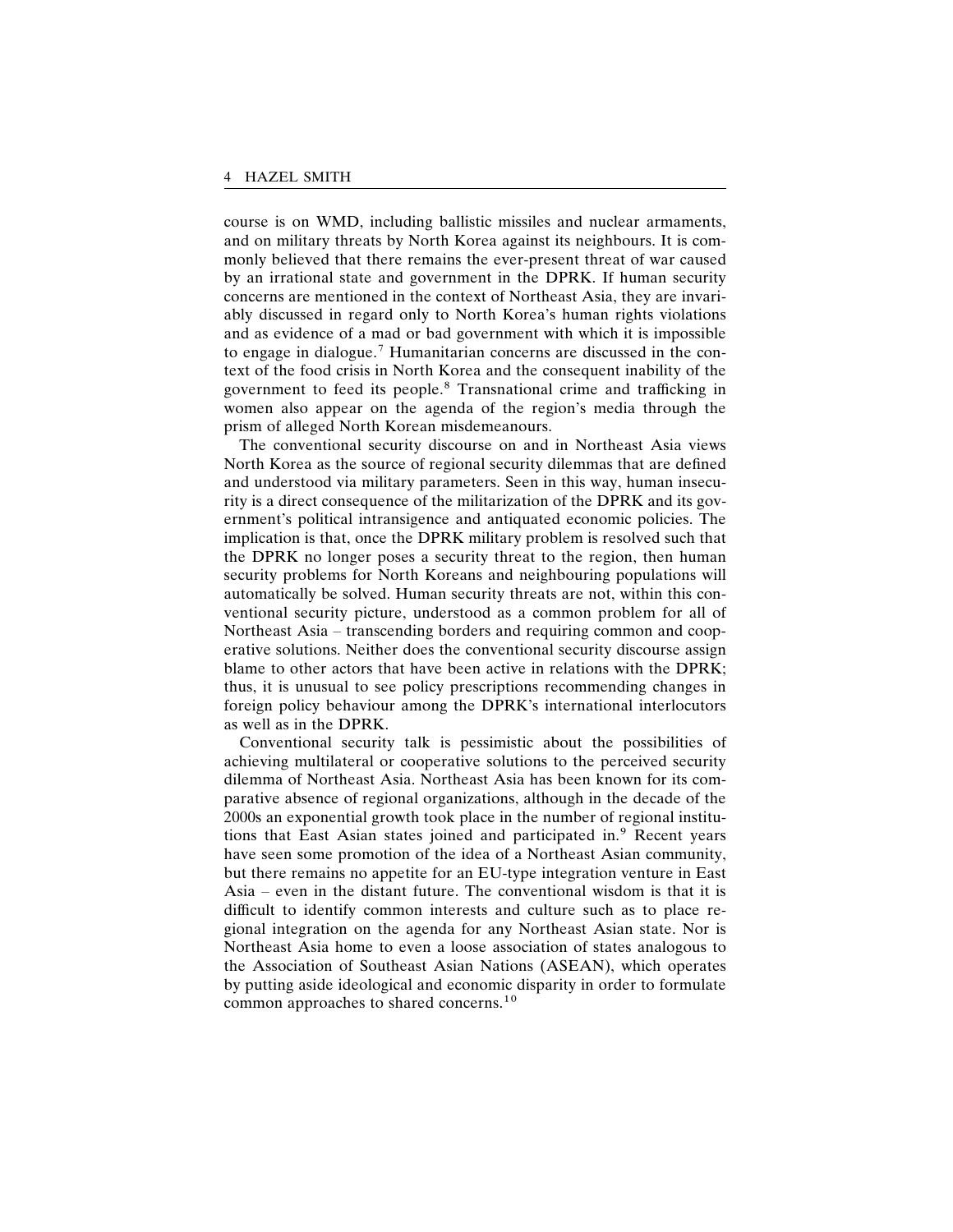The dominant or conventional security discourse is influential globally, informing the foreign policies of major states – including the United States, Japan and all Western states from EU members to Australia and New Zealand. Its analysis permeates ASEAN members even if these states do not share the policy options of isolation and containment that have sometimes flowed from the dominant analysis. ASEAN prefers its own distinct method of conflict resolution and negotiation to achieve élite consensus and cooperative solutions. The dominant approach is by no means universal, however, though it tends to obscure the very varied regional perspectives on Northeast Asian security.

The dominant security discourse on Korean security dilemmas also obscures complex underlying intra-regional security dynamics. In China, for instance, the major Northeast Asian security debate is not about North Korea but about the perceived threat to the region from Taiwanese independence claims. Other concerns highlighted throughout the region, although barely mentioned in the Western media, are the extant territorial conflicts, regional rivalries and ideological differences between Northeast Asia's major states – China, Russia, Japan and both Koreas. The bitterness engendered by the Japanese colonial period of the first half of the twentieth century is still prevalent and a significant factor in domestic politics in China and both Koreas. Ideological differences between communist China and capitalist Japan still play a part in fear, suspicion and mistrust between the two peoples. Nationalist sentiments also motivate Chinese, Japanese, Korean and to a lesser extent Russian irredentist claims in the region.

The conventional approach tells part of the truth but it does so in such a way as to obscure other important truths for those concerned with Northeast Asia. Nuclear proliferation by the DPRK is a clear and present danger to North Korea's own people and to the region because of the risk of war and nuclear accidents; conversely, unpacking and resolving DPRK human security concerns may hold the key to dialogue on military issues. The two sides of the security coin are indivisible.

Conventional approaches reduce knowledge about complex security problems to a ''one cause fits all'' diagnosis that demonizes the DPRK and makes it almost impossible to conceive of negotiating, let alone reaching any agreement, with such an irrational state. Conventional knowledge about the DPRK also presents worst-case scenarios as factual accounts. Worst-case scenarios are of course appropriate for military planners because it is their duty to plan for such scenarios. It is when worst-case scenarios are used by politicians as a substitute for factual analysis that we risk repeating the mistakes that led to the Iraq war in 2003, but this time in Korea.11 There was a massive failure of intelligence in Iraq, partly because of the inability to distinguish between ideology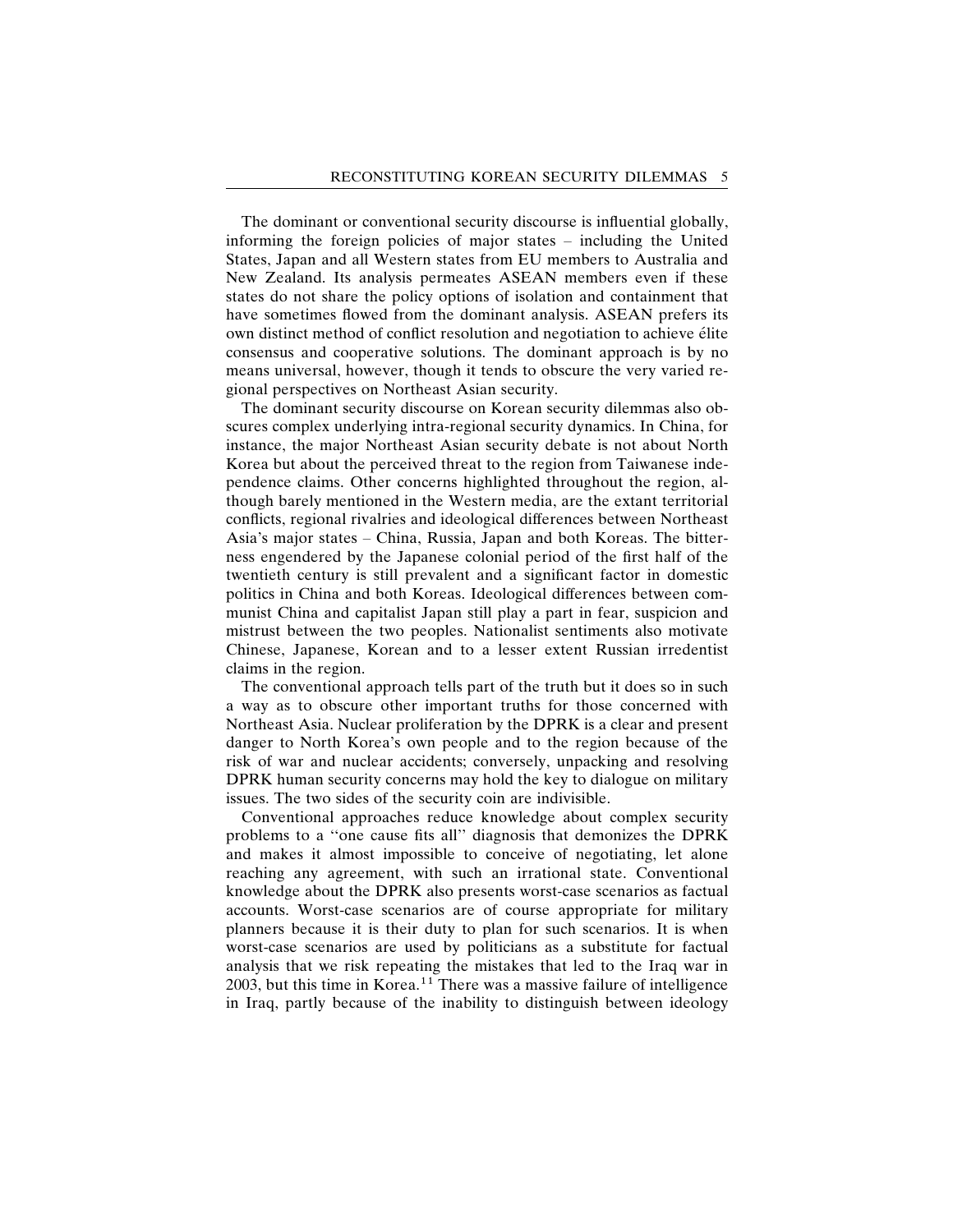and analysis, between aspiration and fact. The lessons of the Iraq war and the subsequent intelligence investigations and reorganization in the United States show among other things that dominant discourses that are not founded on sober analysis and well-substantiated claims do anything but provide wise guidance for policy-makers. Instead they exaggerate and skew data in such a way as to aggravate – rather than merely analyse – security tensions.

# Countering the conventional assumptions

A reconstitution of the conventional wisdom should be the aim – to force a belated recognition that the current security policies of major states are informed in important ways by a dangerously deficient understanding of North Korean realities and are therefore built on deeply problematic foundations. Buried within the dominant discourse are two powerful assumptions: first, the DPRK is commonly portrayed as a militarily powerful country, as was Saddam Hussein's Iraq; second, the DPRK remains on the United States' list of countries with links with terrorism. The first of these assumptions is more prominent than the second, although some right-wing Japanese organizations proclaim that the DPRK is a terrorist state because of its historical activities.

### The DPRK is not a militarily strong power

It may seem obvious, even logical, that the DPRK, which has suffered well-recorded economic devastation for over 15 years and as a consequence almost total industrial infrastructural collapse, would have little in the way of functioning military hardware or a very fearsome army. Nevertheless, the conventional wisdom is that the DPRK has a formidable arsenal, ready to be unleashed on all comers, from Tokyo to Alaska with South Korea in between. Table 1.1 starkly reveals the actual capacity of the DPRK military.

The DPRK annual defence budget is dwarfed by that of its neighbours, at US\$2 billion in 2005 compared with Japan's US\$45 billion and South Korea's US\$21 billion. In addition, per capita spending on its huge armed forces has to cover food, clothing, housing and health supplies, as well as every aspect of what would normally come from a civilian infrastructure in a developed state – telecommunications, transport, food supplies and agricultural production, and industrial production for everything from weapons to clothing. This is because the social infrastructure barely functions and the civilian industrial fabric has all but disappeared since the economic meltdown of the 1990s. Additionally the data in Table 1.1 as-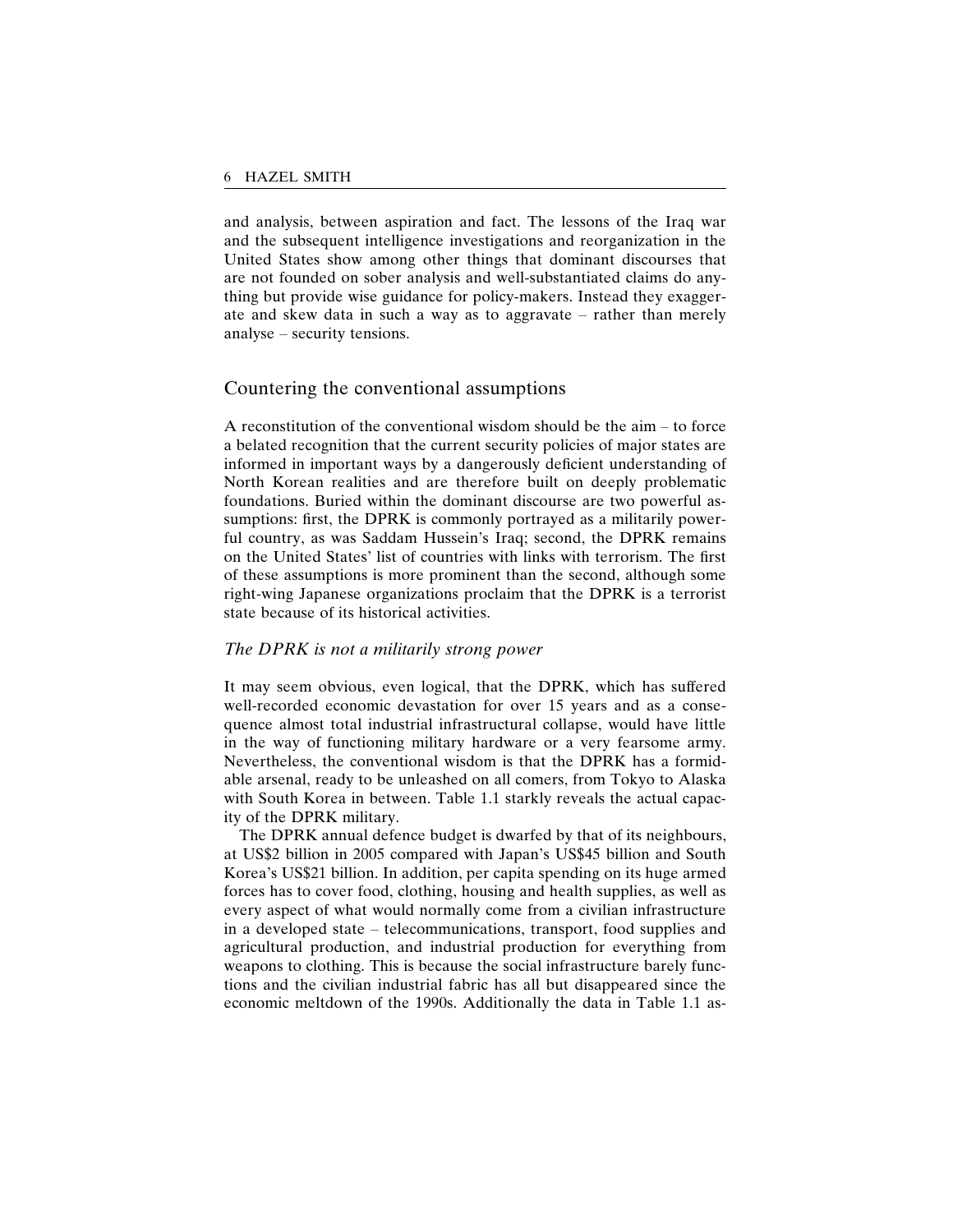|                      | Population<br>(million) | Defence budget<br>$(US\$ billion), 2004 | Defence budget<br>$(US\$ billion), 2005 |
|----------------------|-------------------------|-----------------------------------------|-----------------------------------------|
| <b>DPRK</b>          | 23                      | 1.8                                     | 2.0                                     |
| Russia               | 143                     | 15.0                                    | 19.0                                    |
| South Korea          | 49                      | 16.3                                    | 20.7                                    |
| China                | 1,306                   | 25.0                                    | 29.5                                    |
| Japan                | 127                     | 45.1                                    | 44.7                                    |
| <b>United States</b> | 295                     | 490.0                                   | 505.0                                   |

Table 1.1 Defence budgets of the parties to the Six-Party Talks, 2004 and 2005

Source: International Institute for Strategic Studies, The Military Balance 2006, London: Routledge/IISS, 2006.

sume a formal exchange rate that in practice has been replaced by market rates since at least the mid-1990s. In 2006 the market rate for the won was conservatively 2,000 per US dollar – compared with the official exchange rate of 150. Taking this conservative market rate as the actual rate, DPRK per capita expenditure on its soldiers in 2006 was actually around US\$1 a year. This expenditure is not enough to make for a powerful army.

The incapacity of the North Korean army is an important reason why the DPRK tried to build a nuclear weapon. Its nuclear test in October 2006 demonstrated that it could use nuclear weapons as a deterrent and did not have to rely on decrepit military infrastructure and its poorly paid and malnourished armed forces. Relatively cheap investment in nuclear fission means that the DPRK would not have to find billions of dollars to support its hungry and economically unproductive army.

No serious military analyst anywhere in the world views the DPRK as an offensive military threat to its neighbours or to any other state. This is partly because of the weak military capacity of the DPRK and partly because of the lack of a military strategy that argues for either offensive attack against its neighbours or pre-emptive defence. However, the possession of one or more nuclear weapons does make the DPRK a more dangerous place and exacerbates regional security dilemmas – there is no democratic control over the nuclear programme; it is probably being managed in a highly inefficient and risky manner; and there are many incentives for freelance initiatives in terms of the potential for smuggling fissile material.

#### The DPRK has no links with global terrorism

Despite the DPRK's involvement historically in terrorist attacks against South Koreans (for example, the Rangoon bombing of South Korean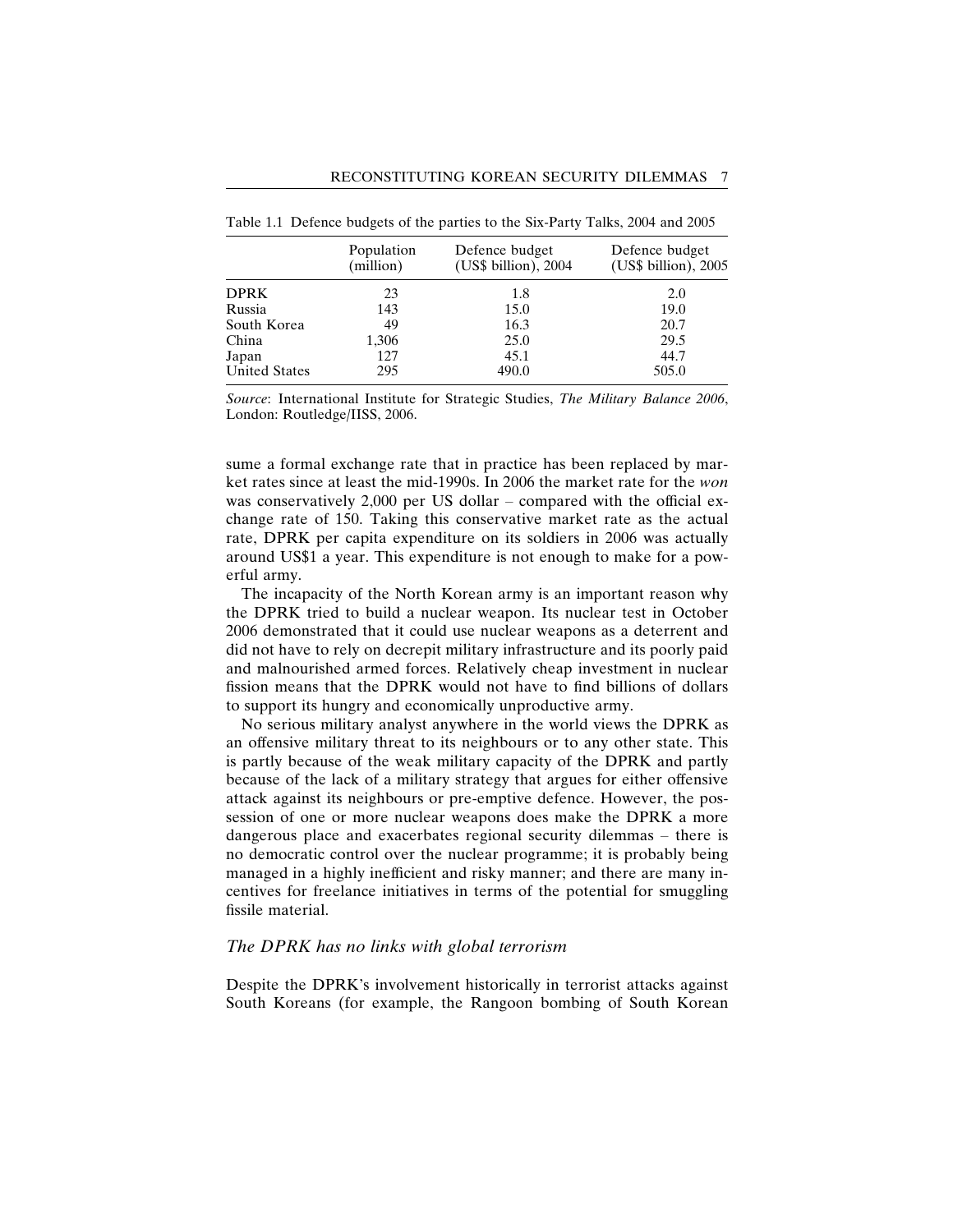politicians in 1983, its alleged blowing up of a South Korean airliner in 1987 and its abduction of 13 Japanese civilians in the 1970s and early 1980s), it does not have any recent or current connections with global terrorism. Its dramatically improved relationship with South Korea since the June 2000 summit in Pyongyang (when North and South Korean leaders met for the first time since the end of the Korean war in 1953) and its dependence on the South for economic and humanitarian assistance are also likely to preclude such activities against the South. Similarly Kim Jong Il, the DPRK's head of state, has made an intensive effort to improve relations with Japan – resulting in two visits by former prime minister Koizumi to the DPRK, and agreements to return Japanese hijackers residing in Pyongyang since the 1970s along with their families, and to return Japanese abductees and their families. The DPRK's noninvolvement in terrorist activities was acknowledged by the Clinton administration, which was in the process of taking the DPRK off its list of states that sponsor terrorism before it went out of office in 2001.

# The real military threat from and to the DPRK

The military threat from the DPRK is that, if it were attacked (even in the form of a ''surgical strike'' or a ''limited'' bombing campaign against its nuclear or other facilities), it would retaliate militarily. Weak military capacity would not prevent retaliatory military action by the DPRK against South Korea, where some 30,000 US troops are stationed. Seoul, with its population of around 25 million, is only about 50 km from the Korean border.

It is the DPRK's mobilization capacity – not its military hardware – that could potentially cause devastation if war broke out on the peninsula. A determined march south by a mobilized North Korean population, even in the face of undoubtedly punishing bombing from US and South Korean forces, would result in human and economic catastrophe for South Korea. As the Rwandan genocide demonstrated, it is not necessary to possess sophisticated weapons to kill half a million people in two or three weeks. On the other hand, even the DPRK government does not know if a mobilized people and army would continue to fight if war broke out.

The population of North Korea is for the most part hungry and poor, and it blames the party and government officials, not the United States, for the country's economic crisis. Nor does it view South Korea as the enemy. Large sections of the population now know that, contrary to what they were told by their education system and their media, South Korea is a rich country and life chances are better in the South than in the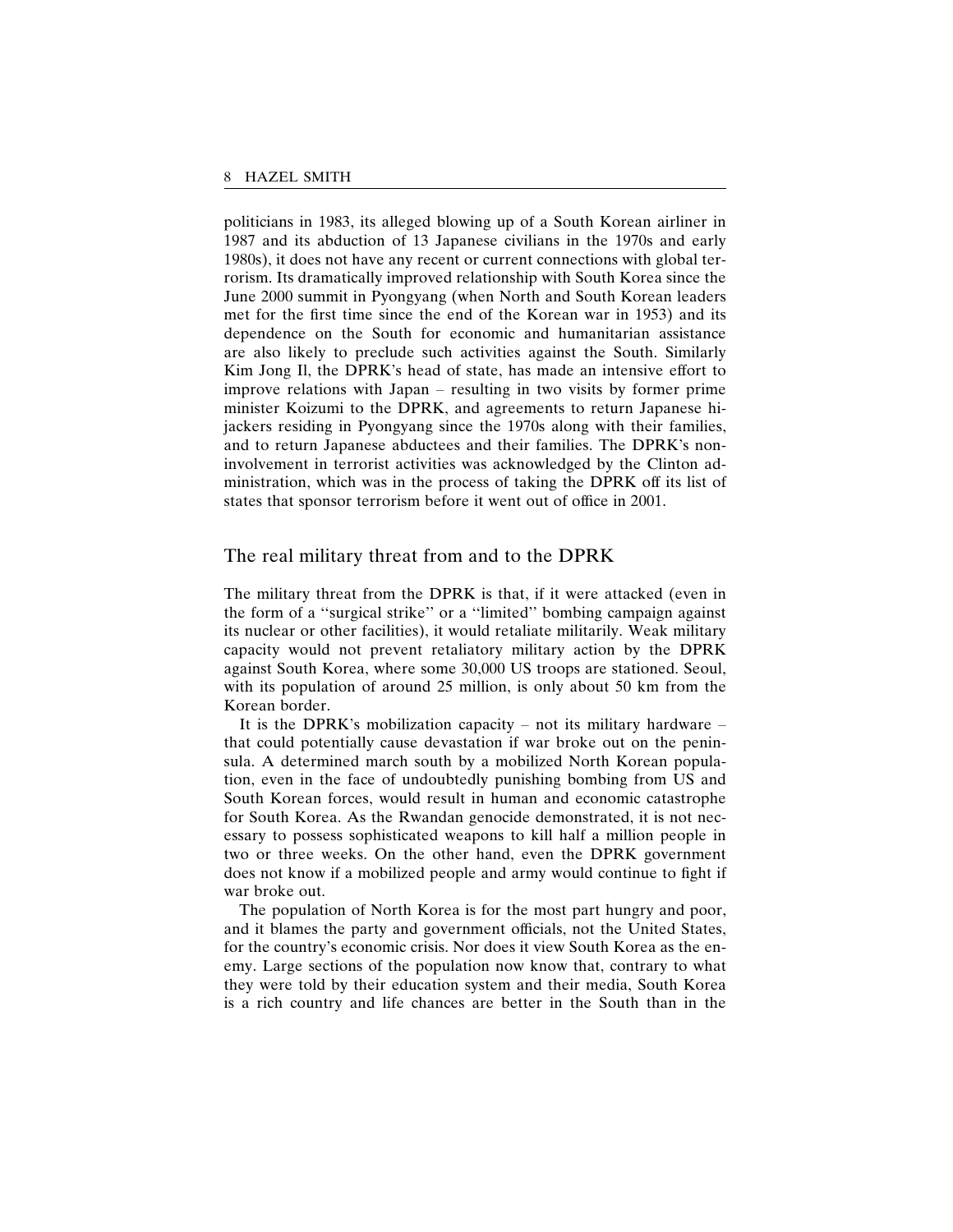North. The North Korean population might decide that the nationalist Korean project that is the essential foundation of the ''Juche'' philosophy of self-reliance could easily be satisfied by integration with South Korea.

War is not therefore a policy option for the DPRK government. Rather than mobilizing the people, North Korean policy-makers know that military conflict might provide the catalyst to fatally undermine the current DPRK regime.

# Hidden threats to regional security

Proliferation of nuclear technology does cause a threat to regional security and will need to be treated as a priority for international negotiators. Other, less recognized causes of tension in the region arise from serious but often ignored threats to regional security from the economic devastation faced by the North Korean population since the early 1990s and the actual and potential spillover into neighbouring countries of the negative and harmful aspects of the rapid growth of unregulated primitive capitalism in the DPRK since the 1990s. Human (in)security analysis can illuminate these hidden factors and by doing so challenge conventional analysis of what should constitute policy-makers' only concerns in the DPRK.

National security issues also look different from the perspective of nondominant discourses. From the perspective of Russia, China and South Korea, for instance, as subsequent chapters in this book indicate, one important fear is the risk to the region from any unilateral US action in Korea.

### Markets and poverty

The economic crisis that hit the DPRK with the loss of concessionary markets, cheap oil and technology transfers from the ex-communist states with the end of the Cold War is well known.<sup>12</sup> What is less reported is the consequent marketization – without political liberalization – that has taken place in the DPRK since the early 1990s.<sup>13</sup> After the food crisis of the 1990s, when nearly 1 million people died of starvation and malnutrition, the state was no longer able to deliver food or any other economic and social goods.14 The remaining 21 million people survived through recourse to the primitive market that developed to fill the economic allocation and distribution vacuum.

The DPRK is now a nation of small and large business people. The state no longer provides enough for any member of the population to survive without individual entrepreneurship. Yet, at the same time, the state has not moved to create a regulatory framework to shape the work-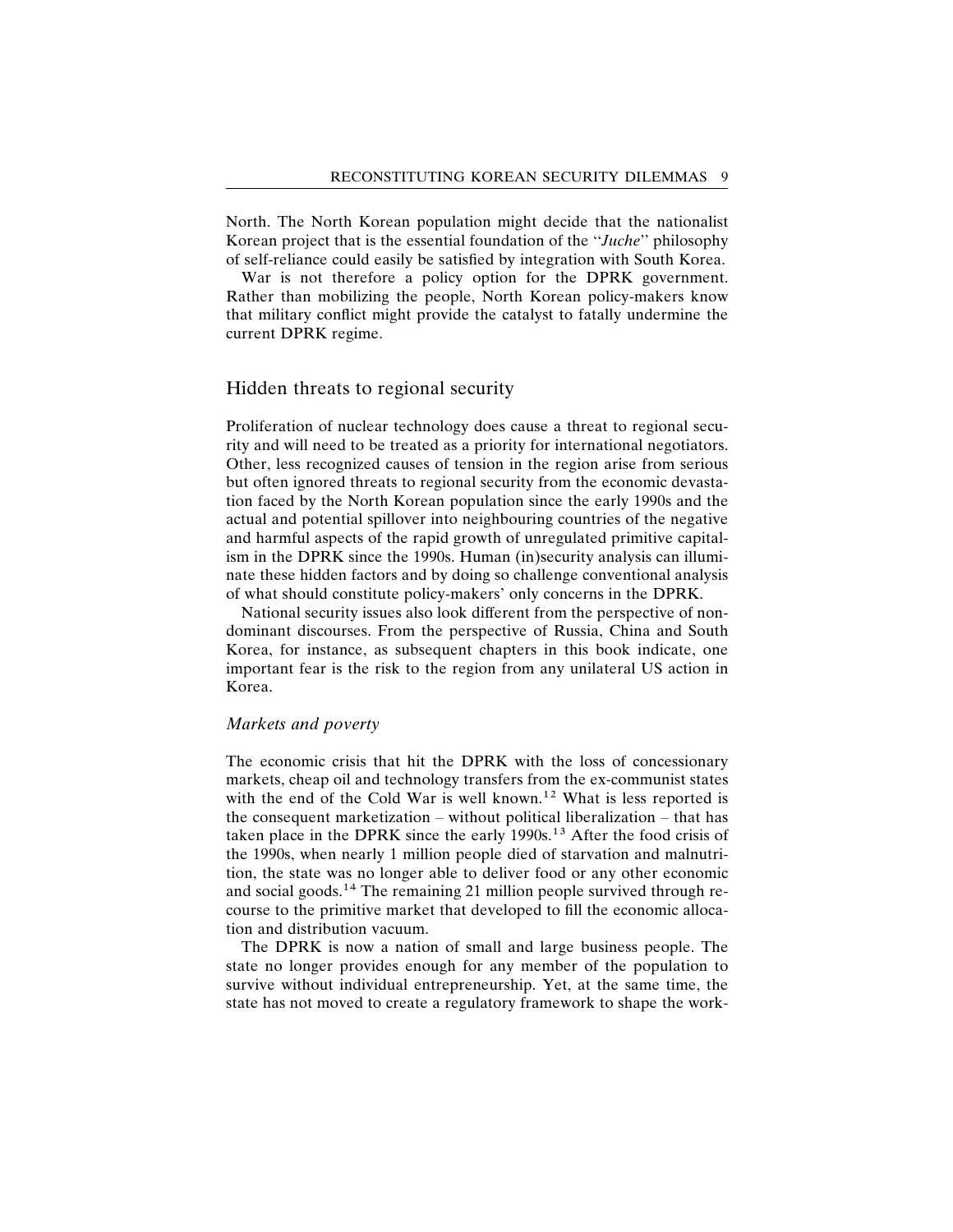

Figure 1.1 DPRK population and per capita national income, 1998–2004. Source: Bank of Korea, reproduced in Korea Economic Institute, North Korea's Economy: Economic Data, Washington, DC, June 2006.

ings of this mass of private economic activity. Thus there is little distinction between what is legal and what is illegal, what is legitimate and what is illegitimate. Corruption in this climate is simply a judgement made in terms of personal ethics. Everything is permissible because the legal system does not recognize – except in the very broad and basic legislation provided by the July 2002 ''economic reform'' – that the foundations of the economic structure have been transformed.

Much of the population lives in poverty, which is visible nationwide, in Pyongyang and the provinces; in urban and rural areas; in the mountains and in the farming localities. Figure 1.1 shows that annual per capita income has been at poverty levels for a least a decade. In qualitative terms this means that a child growing to adulthood in today's DPRK will have had a lifetime's experience of food shortages; intermittent hunger; inadequate medical and health care; little access to effective medicines when sick; irregular electricity and water supplies; bitter cold winters without adequate clothing or heating; half-time education because the (mainly women) teachers take frequent absences from work to look for food for their families; inadequate educational materials; and little hope from the experiences of their families and friends that much will change when they enter the workforce.

The demographic statistics listed in Table 1.2 give another crude indicator of growing endemic poverty in the DPRK. According to these Unicef figures, which are likely to be underestimated given that they must be agreed with the government before they can be published, the crude death rate – the annual number of deaths per 1,000 people – increased from 8 in 1990 to 11 in 2004. During the same period the crude birth rate – the annual number of live births per 1,000 of the population –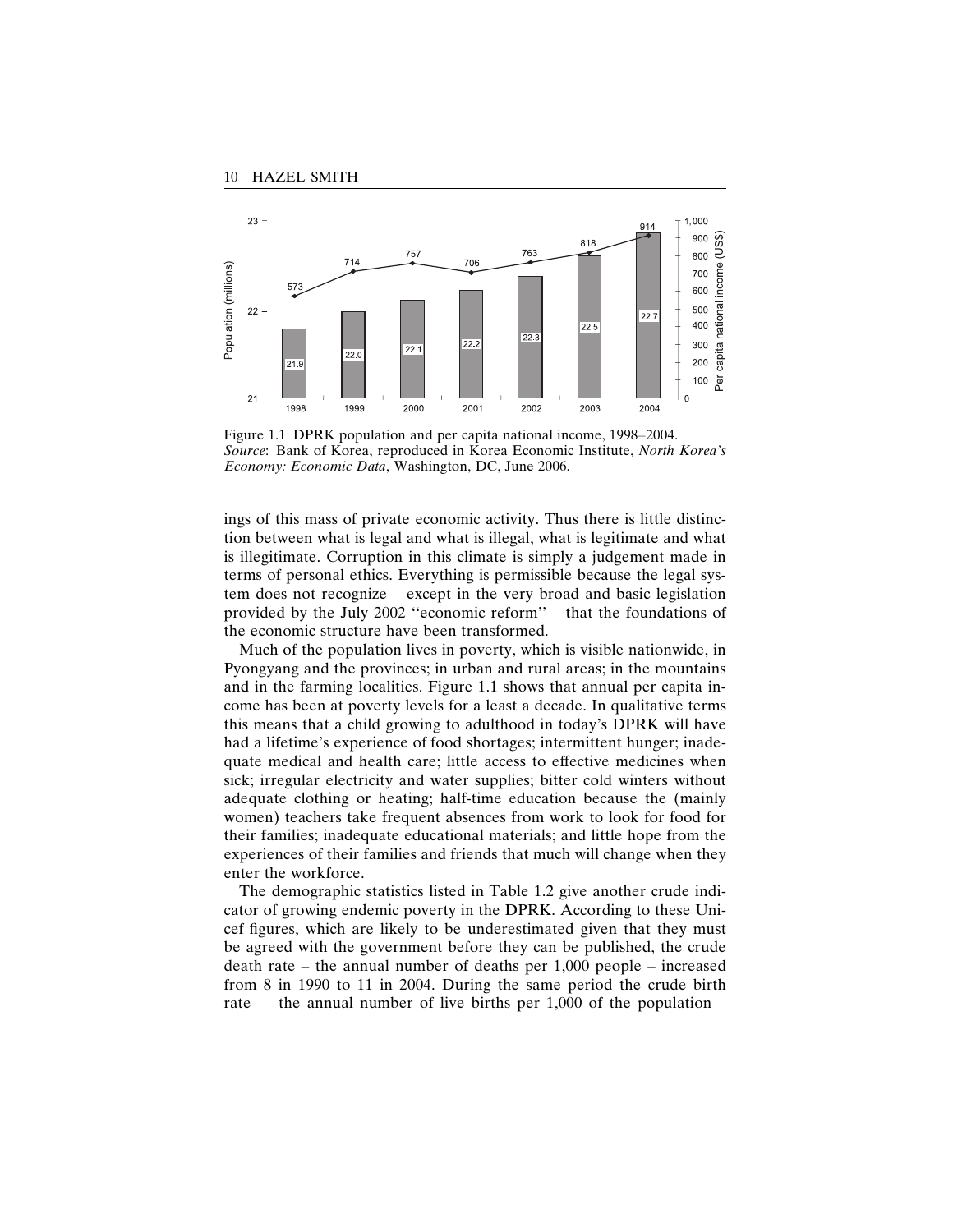Table 1.2 DPRK demographic indicators

| Population annual growth rate, $1970-1990$ (%)                  | 1.6 |
|-----------------------------------------------------------------|-----|
| Population annual growth rate, $1990-2004$ (%)                  | 0.9 |
| Crude death rate, 1970                                          | 9   |
| Crude death rate, 1990                                          | 8   |
| Crude death rate, 2004                                          | 11  |
| Crude birth rate, 1970                                          | 33  |
| Crude birth rate, 1990                                          | 21  |
| Crude birth rate, 2004                                          | 16  |
| Life expectancy, 1970                                           | 61  |
| Life expectancy, 1990                                           | 65  |
| Life expectancy, 2004                                           | 63  |
| Total fertility rate, 2004 (%)                                  | 2   |
| % of population urbanized, 2004                                 | 61  |
| Average annual growth rate of urban population, $1970-1990$ (%) | 1.9 |
| Average annual growth rate of urban population, $1990-2004$ (%) | 1.3 |
|                                                                 |     |

Source: Unicef website,  $\langle$ http://www.unicef.org/infobycountry/korea\_statistics. html $\rangle$  (accessed 8 February 2007).

decreased from 21 to 16. The birth rate did not decrease for the same reasons as in rich countries, when women can choose more easily whether or not to have children. It decreased because women's health had, nationwide, deteriorated to the extent that they could not bring a pregnancy successfully to term and also because women were choosing not to have children because they did not have the means to care for them.

#### **Inequality**

Soaring inflation, high unemployment and underemployment, and continuing food and goods shortages mean that those social groups and individuals without access to the benefits of the market remain food insecure whereas those who can take advantage of the new economy are visibly better off. The nouveau riche are not super-rich as for instance are the nouveau riche of the transition countries of Eastern Europe. They do not have access to large amounts of money but they can afford good food, maybe a second-hand Japanese car, a bicycle, a DVD player, medicines and to visit restaurants. Their significance is that they continue to live in the same apartment blocks as their poorer neighbours and they are ostentatiously better off than most.

This visible inequality based on differential access to consumption goods is something new. The old upper class of the Kim family and their cohorts never engaged in conspicuous consumption and preferred to guard their wealth and privacy behind the closed walls of secluded villas.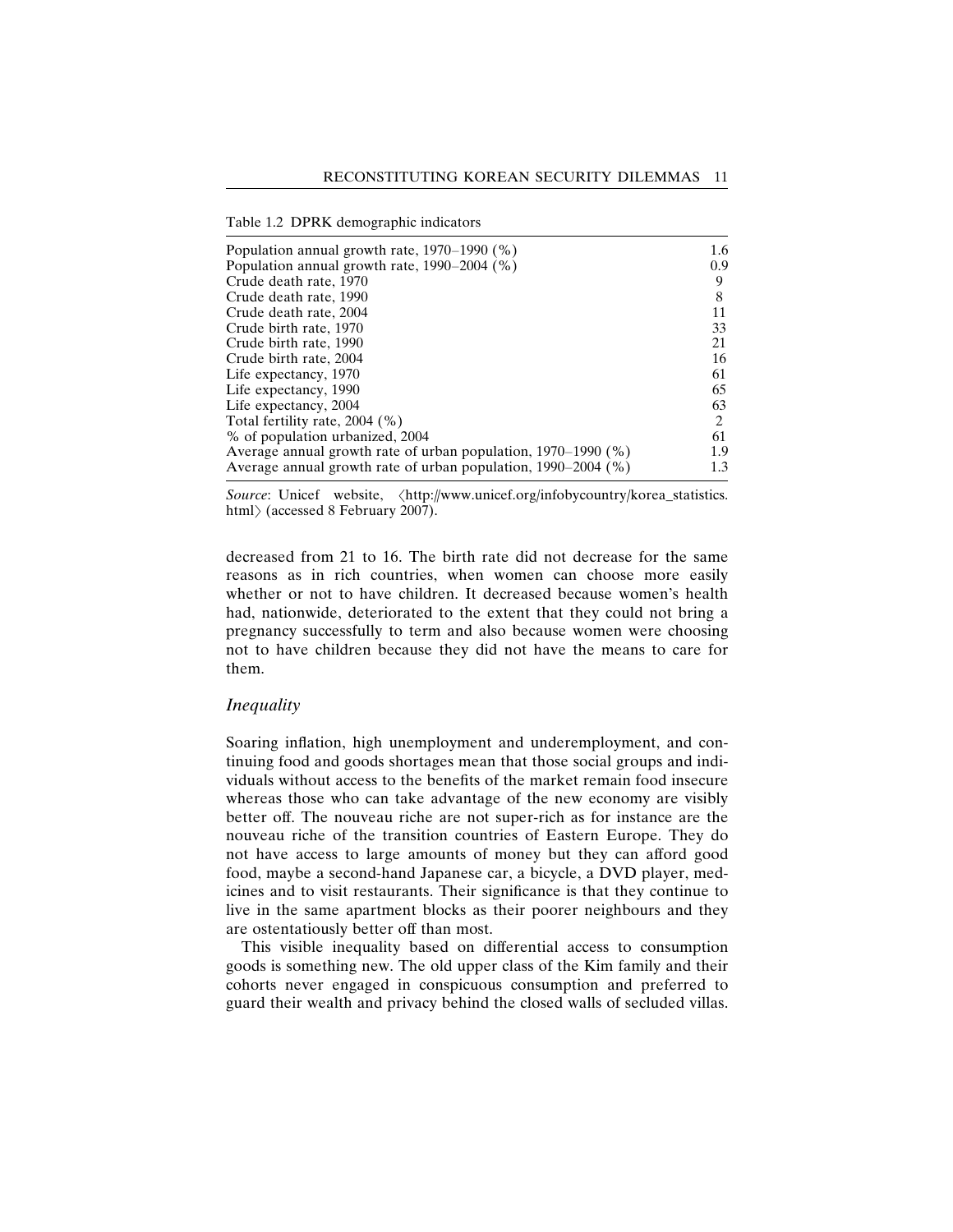

Figure 1.2 The prevalence of stunting (low height-for-age) for children under 72 months in DPRK Nutrition Assessments of 2002 and 2004. Source: Figures derived from DPRK Central Bureau of Statistics and Institute of Child Nutrition, ''DPRK 2004 Nutrition Assessment: Report of Survey Results'', Pyongyang, mimeo, 2005.

In the old system, senior and mid-level officials might be better off economically than their neighbours and have higher status but they did not in the main have access to significantly different goods because the DPRK did not produce quality consumption goods and it was extremely difficult and politically dangerous to possess goods from abroad.

Inequalities are also visible in food accessibility across geographical regions. Figure 1.2 gives data from the 2004 nutrition survey on stunting among children under 6 years of age. The figure shows that, although children's nutritional status improved in every province between 2002 and 2004, children from Pyongyang were substantially better off than children from the mountainous provinces of the north-east, home to the country's densely populated and economically devastated industrial and mining towns.

A contrast can be made between parents' ambitions for their children before and since the economic crisis of the 1990s. In twentieth-century DPRK, parents wanted their children to join the army or to gain a good party job because this was the way to secure income, assets and privileges. In today's DPRK, parents want their children to avoid the military,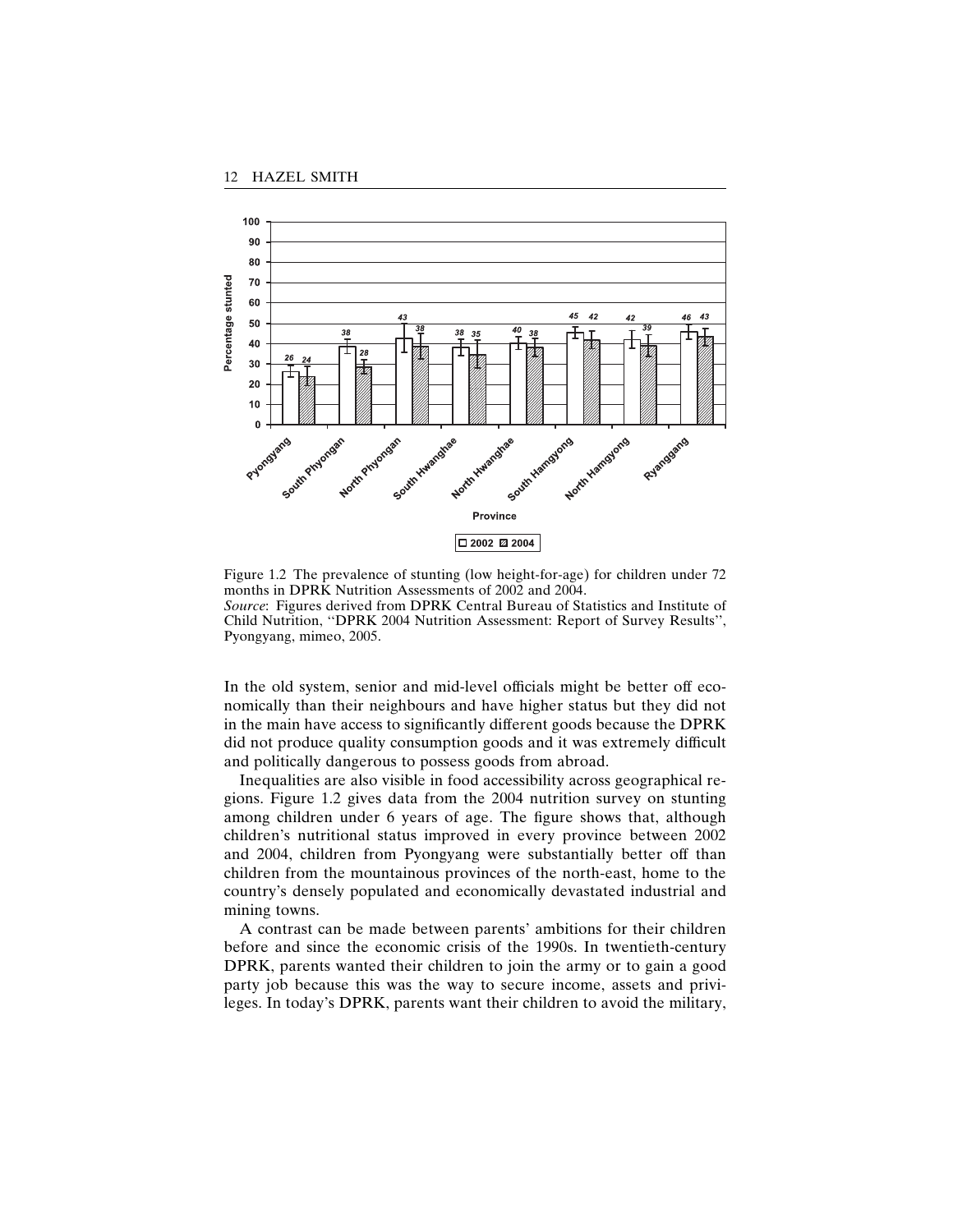the security forces and the party. This is because most of the hundreds of thousands of middle- and lower-ranked bureaucrats struggle to feed their families and live in poverty. Instead, parents want to save a little capital to start small family businesses – and aspire to emulate the successes of the traders who have made money from the new market economy and whose nouveau riche lifestyle is ostentatiously visible throughout the country.

#### Cross-border illegality and petty criminality

One consequence of the DPRK's human security crisis is, as one North Korean residing in China told me in March 2005, that ''the rich are getting richer and the poor are getting poorer''. The social safety-net cherished under the Kim Il Sung development project has all but disappeared. Inequality and absolute poverty serve to keep the threat of starvation acute for probably the majority of North Koreans and propel various kinds of cross-border illegality: economic migration to China, trafficking in women, armed robbery and night-time theft, and smuggling.

The 30,000 or so North Koreans residing illegally in China are generally pushed into illegal migration by economic motives. Their actions are criminalized by both China and the DPRK, however, and they risk severe punishment on their return to the DPRK if they are considered to have been colluding with South Koreans and/or Christians in Yanbian, the border region that is home to China's Korean minority.15 Both groups are viewed by the North Korean authorities not as humanitarians, but as provocateurs whose major aim is to overturn the North Korean regime. Economic entrepreneurs make money out of trafficking girls and women as brides and prostitutes in north-east China – where single women are in short supply and where Chinese women are increasingly reluctant to enter into the hardships involved in rural living. So far, mainly smallscale cross-border operators have been responsible for the trafficking. Family, friends and local connections arrange the traffic – sometimes with the connivance of the women. One North Korean woman who had introduced another to a Chinese man told me in Yanbian in 2005 that ''of course this is an insult to the woman and to the country [North Korea]. But it is better than living without food to eat.''

Another consequence of the country's continuing inability to feed its people and provide meaningful economic opportunities for its population is the general rise in crime in the country and especially in the border area with China and Russia, which is particularly important for regional stability. Crime ranges from the nightly forays into China of North Koreans living near the border to steal food and supplies to the more sinister development of armed robberies on the Chinese side of the border.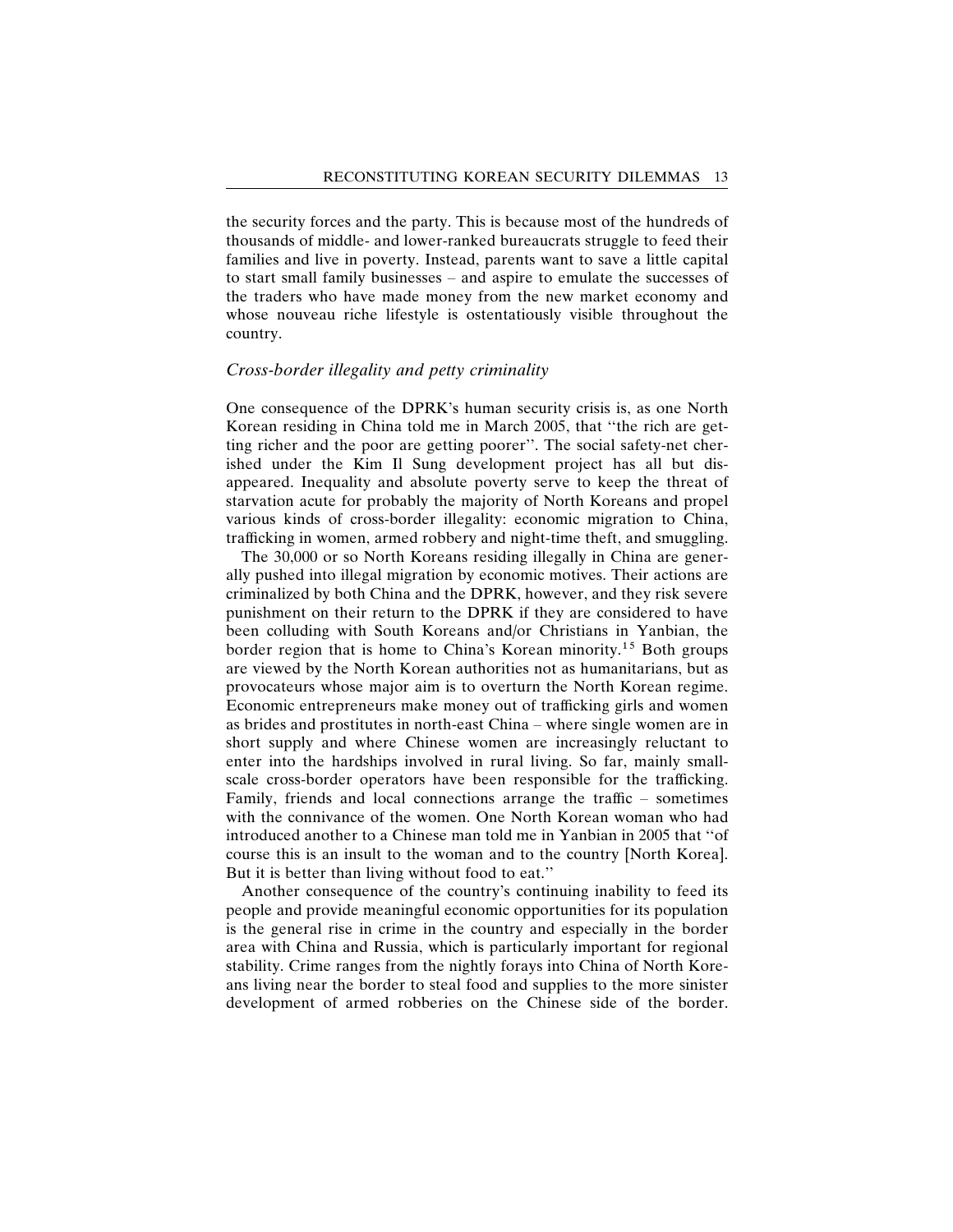North Korean soldiers, for instance, robbed a bank in the border town of Tumen in north-east China in 2004 and were caught by the Chinese police after they used the proceeds to buy and consume alcohol in China instead of immediately returning to the DPRK. Violent crime and property theft are carried out by small-scale operators and have not yet been linked to organized crime. However, their prevalence is causing concern among local Chinese authorities, because they have caused a sharp increase in personal insecurity for local Chinese and Chinese Koreans.

Finally, the DPRK's human security crisis and lack of internal regulation have generated widespread smuggling across the Chinese–North Korean border. Lumber is sold into China along with herbs and mushrooms. Smuggling is almost institutionalized, with North Korean local authorities and businesses as well as individuals routinely carrying out cross-border trade in ways that aim to avoid Chinese and North Korean taxation.

#### People-smuggling

Transnational organized criminal gangs have taken advantage of the DPRK's human security crisis in that it is Chinese ''snakeheads'' or people smugglers who transport North Koreans from China to Seoul. This is a market-generated activity where the snakeheads, who have the resources and contacts to make transnational operations between two and more countries possible, exchange their services with North Koreans who agree to pay a large part of the resettlement allowance they receive from the South Korean government once they are successfully located in Seoul. Incidentally there are clear gender dimensions to this transnational criminal market. The snakeheads prefer female clients because they consider that women are more likely to pay back the debt accrued. This may be the reason disproportionate numbers of women are turning up in Seoul among the latest waves of North Koreans who have actually reached South Korea.

#### The regional effects of technical meltdown

The lack of internal regulatory capacity in the DPRK is not confined to economic legislation. The DPRK has no systematic technical arrangements for what is known in engineering parlance as ''quality assurance'' in any of its industrial or energy sectors. The major train crash in the DPRK in February 2004 that killed dozens of schoolchildren was owing as much to the DPRK's inability to implement regularized safety procedures as to individual human error. This lack of capacity permeates all sectors. Its prevalence means that a nuclear accident is more likely than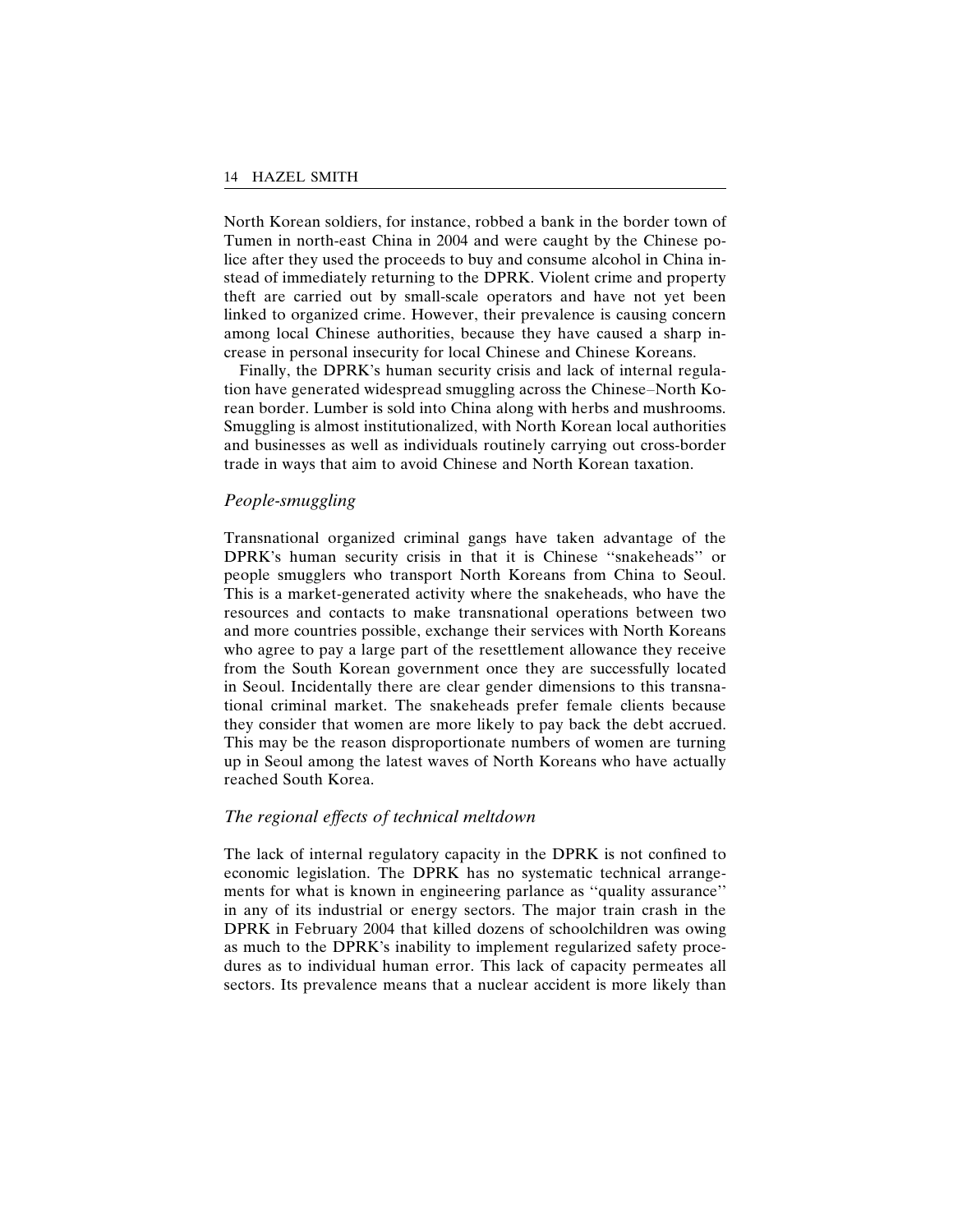not given the recent resuscitation of the DPRK's nuclear reactors.16 The effects of a nuclear accident could not be confined to the DPRK: South Korea, China, Russia and Japan would suffer the consequences. A nuclear accident is a much more likely cause of a regional nuclear crisis than the launch of a nuclear weapon.

### The fear of US unilateralism

A major unspoken worry of all governments in the region is the reluctance of the United States to commit itself to achieving a diplomatic solution to the regional security crisis and the consequent fear of unilateral US military intervention in the DPRK. The governments of the region were not encouraged by the US decision at the Six-Party Talks to read prepared statements and its failure to use the opportunities for informal discussions with the North Koreans on the margins of the formal meetings. In other words, they were dismayed by the unwillingness of the United States to use the normal mechanisms of diplomacy whose very aim is to achieve agreement by way of compromise and trade-offs between conflicting parties that by definition do not share interests and values.

All the region's states fear military intervention by the United States on the peninsula. South Korea fears the annihilation of Seoul and the crippling of its economy, not to speak of the killing, maiming and devastation that would be suffered by millions of Koreans. China does not want a war on its borders – especially when it is making such profound efforts to develop its north-eastern provinces that border Korea. Neither China nor Russia relishes the prospect of being drawn into a hot conflict with the United States. Public opinion in both countries would be outraged if the United States even attempted a limited ''surgical strike'' against the North Koreans. Both countries have friendship treaties with the DPRK, and China is still formally committed to some form of active support of the DPRK in times of war. Even Japan, whose alliance with the United States forms the foundation of its foreign policy and its existence as a democratic state, has given strong signals to the United States that it prefers conflict resolution through negotiation, not confrontation.

#### The regional response

The DPRK's neighbours have been so concerned about the high-profile nuclear crisis and the consequent fear of US unilateralism that they have underestimated human insecurities as a cause of potential threats to re-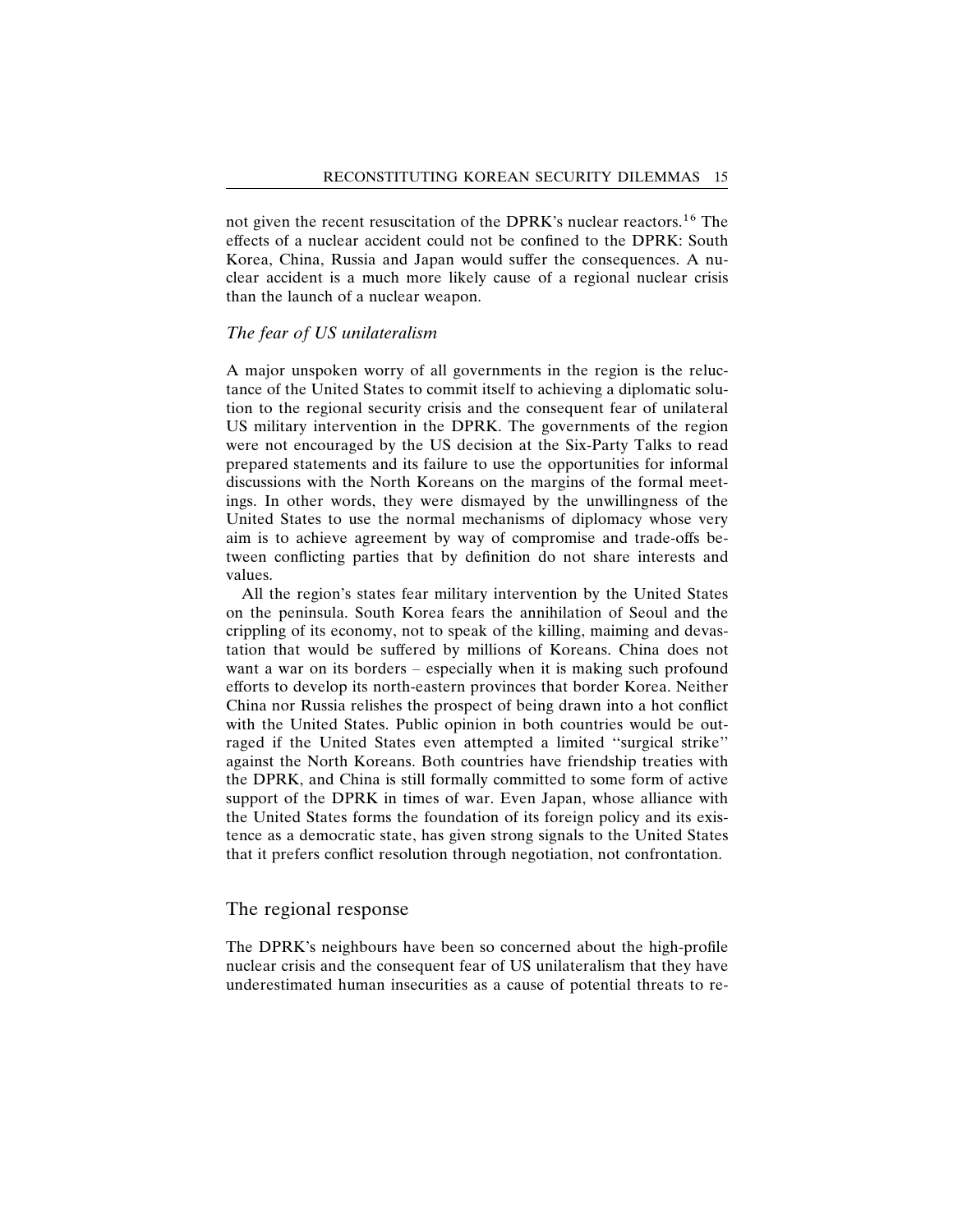gional stability. Only China and to some extent South Korea have taken these new security threats seriously. China's approach has been to punish those caught engaged in criminality, as well as to step up its internal security surveillance procedures in order to try to identify North Koreans residing in China without papers. Once identified, they are sent back to the DPRK. Publicly, China has refused to cooperate with the United Nations High Commissioner for Refugees in setting up screening mechanisms to distinguish refugees from economic migrants. Instead it has insisted on a bilateral approach with North Korea and has reiterated its official position that all North Koreans in China are economic migrants.

Concurrent with the official harsh approach, China has also taken a more flexible approach to North Koreans seeking support in China. Despite the fact that it has deployed some 100,000 troops to the border area, it has not militarized the still porous and open 1,000 mile border. There are no fences, barbed wire, military emplacements or demarcation lines, except for the river that separates the two countries. This means that in practice China tolerates North Koreans coming over the border at night to obtain food from relatives or other sources. It has facilitated the transport to Seoul of North Koreans who invaded foreign embassies and consulates in Beijing and Shenyang. It has also discussed with nongovernmental organizations how to regularize the status of the estimated 5,000 children born to mixed marriages between non-authorized resident North Koreans and Chinese citizens.

On the whole, however, regional actors have not taken seriously the potential threats to regional stability from the continuing structural impetus to growth in cross-border illegality and criminality arising from the DPRK human security crisis. Regional actors have not seriously addressed the potential consolidation of transnational criminal networks in the border areas of China, Russia and the DPRK. These subjects remain off the security agenda – partly because of the very fact that they contradict the established discourse, which is that North Korea is the cause of all the region's troubles.

The ''common knowledge'' security paradigms that argue for the fearsome nature of the North Korean military are so strong and strengthened by every kind of cultural and ideological reinforcement that it becomes almost impossible to ''see'' data that do not fit pre-existing perceptions. And, in many cases, keeping some subjects off the public agenda serves domestic political interests. For example, it is far easier to persuade the Japanese public to support changes in Japan's constitution to allow a more active role for Japanese military forces if the enemy can be shown as demented, irrational, nearby and of imminent threat. It would be much harder to justify such changes as part of conformity to the reformu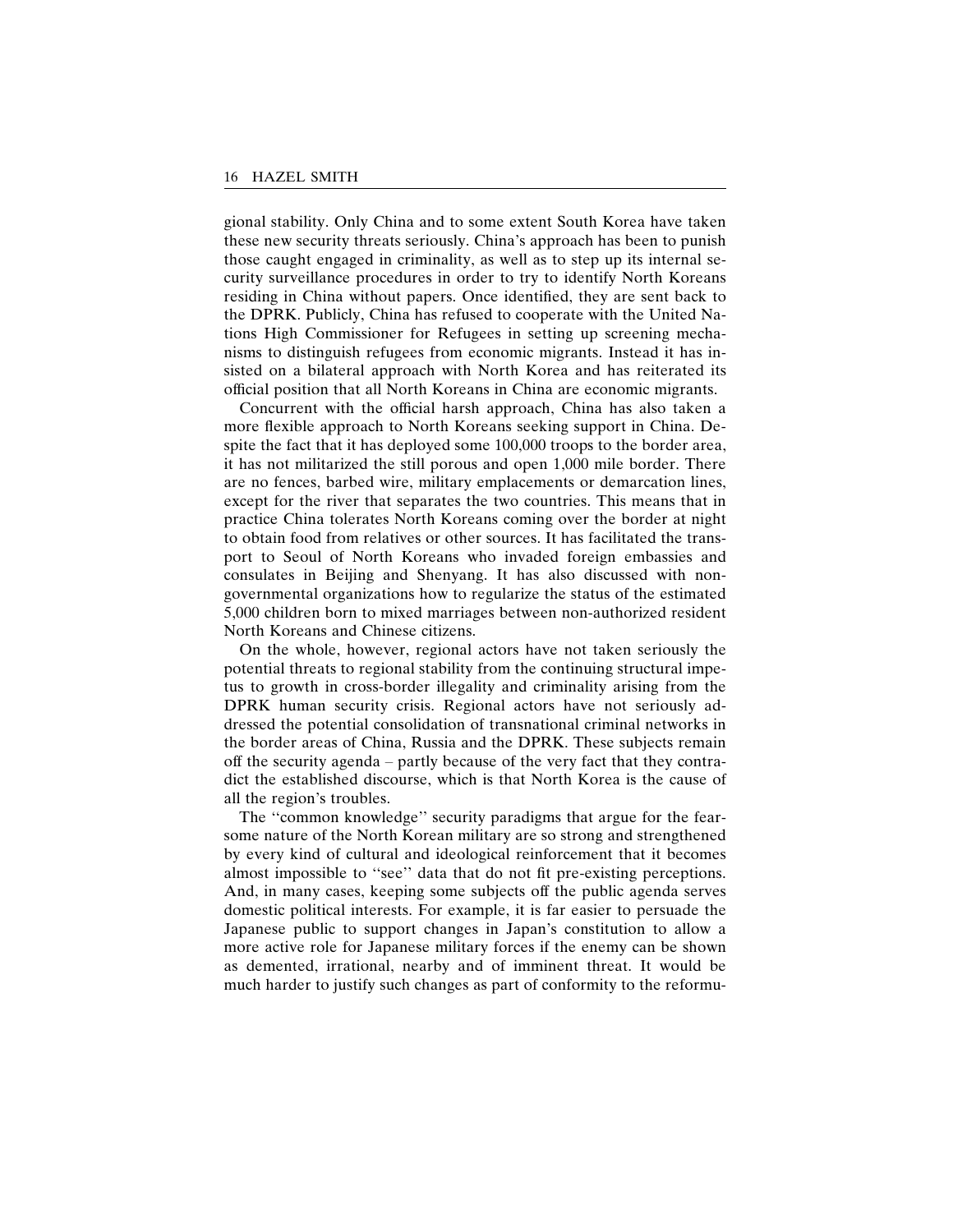lated Japanese–US strategic alliance, which requires more proactive participation from Japan in regional and global military activities.

### Regional cooperation as policy solution

The conventional approach to regional security analysis argues that there is little commonality between the five major Northeast Asian states such as to build a regional security coordination mechanism. In fact, there are a number of ways in which Northeast Asians are economically and politically more institutionally bound together than ever before. Rapid Chinese economic growth provides the meshing factor – with Japan, South Korea and Russia looking for and obtaining trade, markets and investment relationships with China so as to boost their own economic fortunes. The ''ASEAN plus 3'' formula has brought Japan, China and South Korea together in a multilateral forum and all participants in the Six-Party Talks are members of the ASEAN Regional Forum (ARF).<sup>17</sup> Five of the six – not including North Korea – are members of the Asia-Pacific Economic Cooperation (APEC) Forum. In addition, the talks themselves provide potential avenues of cooperation between the six parties and the possibility of building more institutionalized cooperation mechanisms in the future.

By misconceiving nascent regional cooperation, the conventional wisdom rules out consideration of what could be innovative but pragmatic solutions to the region's security crisis. Multisectoral security problems require fine-tuned analysis. Such solutions also provide the possibility for trade-offs and bargaining across sectors and countries, such as to provide multilateral solutions to the multifaceted security dilemma of Northeast Asia today. The decision of the Six-Party Talks to convene working groups, for instance, could have provided an acceptable forum to all parties to discuss the controversial issues of not just nuclear weapons and missiles, but human rights and humanitarian issues as well as economic and development matters.

It would not be very difficult to envisage a process akin to the Helsinki ''basket'' diplomacy where security, economics and human rights issues were negotiated by the Cold War adversaries but progress in each was not directly linked to simultaneous progress in all. Thus incremental negotiations provided confidence-building exercises in themselves as well as substantive positive outcomes at the end of the process. An analogous approach is feasible for Northeast Asia by way of an extension of the Six-Party Talks. It will, however, require a rejection of unicausal analysis and the conventional wisdom, and an adoption of security analysis that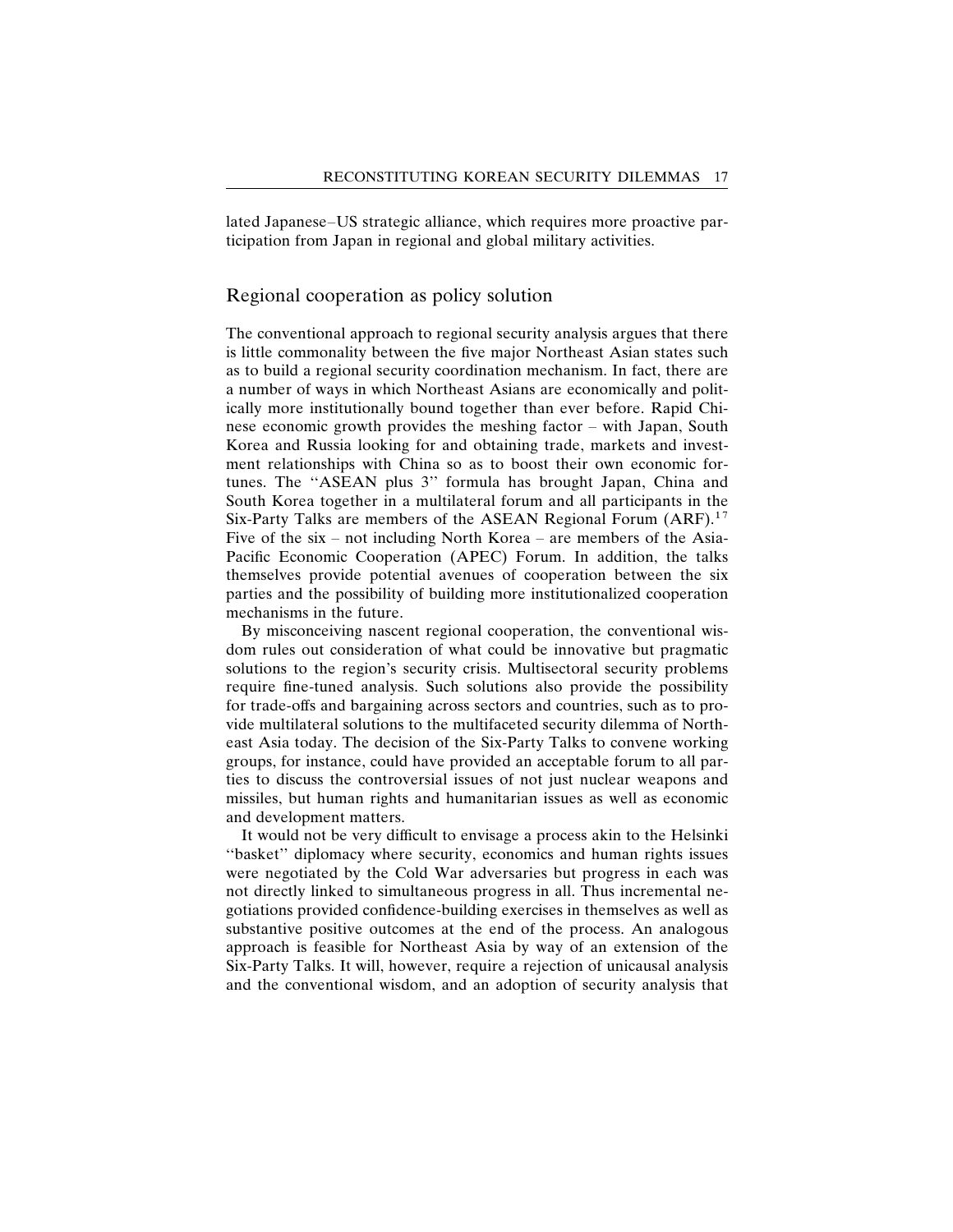accepts the multidimensional nature of security threats in Northeast Asia and the subsequent possibilities of multilateral and multisectoral solutions.

#### Old and new security analyses

Facing the myths and realities of Northeast Asia's security dilemmas would bring advantages to policy-makers. The insecurity facing the North Korean government and its consequent decision to advertise possession of a nuclear deterrent (whether based on a fully functioning or partially functioning weapons capacity is almost irrelevant in this context) provide part of the security puzzle of Northeast Asia. Élite discourse, however, needs to recognize that focusing on the alleged military threat from North Korea to the exclusion of all other factors postpones the resolution of real security threats to regional stability and downplays other potentially dangerous conflicts between states and peoples in the region. Historical antagonisms are not disappearing and, because they have little purchase in inter-élite political discussion and are not the focus of many official attempts at conflict resolution, they are in many ways worsening.

Old security analysis masks the serious but multidimensional nature of North Korea's national security problems. Real security threats derive not from the DPRK as a military threat but from generalized human insecurities generated by the breakdown of economic structures within the DPRK and the resulting transborder spillover effects. Innovative security analysis should identify these new features of the regional socioeconomic and political landscape in order to help policy-makers build common, more cooperative futures.

### The contribution of this book

The contributors to this book identify the multifaceted and interrelated nature of the Korean security crises. The paradox is that progress on improving military security cannot be made without progress in economic and food security for the DPRK. This is because, as the contributors show, the top priority for the DPRK government is regime survival and that survival cannot be guaranteed by military means. Unless and until the DPRK government secures the means to rebuild its economy, and at the same time considers itself secure from external attack, it will continue to follow an isolationist policy that cannot deliver human security for its people or regional security for its neighbours. The task for policy-makers is to unravel this conundrum. The contributors show how that can be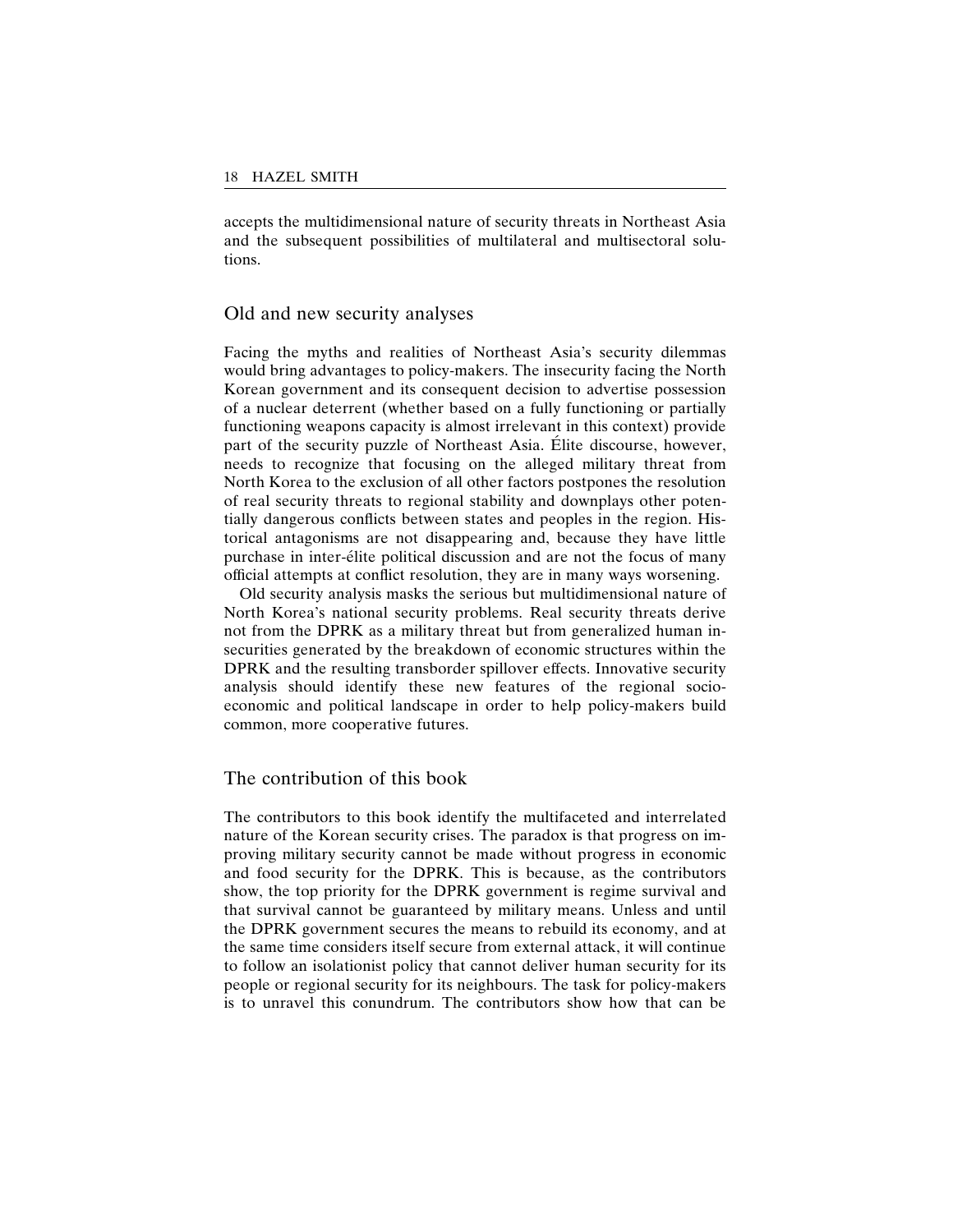done, offering well-informed analysis from established experts in the field and suggestions of how to break the policy impasse towards Korea.

The contributors were asked to take old and new security threats seriously but also to consider the policy ramifications of a reconstituted Korean security analysis so as to offer guidance for global policy-makers. Given the unresolved security crises on the peninsula and the day to day misery faced by many North Koreans, that task is manifestly still necessary.

#### Notes

- 1. This book is based on a 10-year research project that has resulted in a series of scholarly publications as well as a series of policy analyses for international organizations and specialist journals such as Jane's Intelligence Monthly. Those readers interested in following up sources and literature are recommended to peruse the extensive bibliography and detailed footnotes in Hazel Smith, Hungry for Peace: International Security. Humanitarian Assistance and Social Change in North Korea, Washington DC: USIP Press, 2005. Those interested in particular aspects of the issues mentioned here may wish to follow up detailed argumentation in my various publications listed in the bibliography to this book. Some of the specific argumentation for this chapter was first developed in Hazel Smith, ''North East Asia's Regional Security Secrets: Re-envisaging the Korean Crisis'', Disarmament Forum, No. 2, Geneva: United Nations Institute for Disarmament Research, 2005, pp. 45–54; translated into French as "Les Secrets de la sécurité régionale en Asie du Nord-Est", Forum du désarmement, No. 2, Geneva: United Nations Institute for Disarmament Research, 2005, pp. 47–56.
- 2. The focus of this chapter is on how the shaping of the security debate has been detrimental to policy analysis and policy choices on Korean security. Readers who wish to delve further into the theoretical alternatives shaping conventional security approaches should consult the useful Harald Müller, "Security Cooperation", in Walter Carlsnaes, Thomas Risse and Beth A. Simmons (eds), Handbook of International Relations, London: Sage, 2005.
- 3. Hans Morgenthau, Politics among Nations: The Struggle for Power and Peace, 6th edn, New York: Alfred Knopf, 1985; Kenneth Waltz, Theory of International Politics, New York: Random House, 1979.
- 4. For an overview of human security analysis, see Edward Newman, ''Human Security and Constructivism'', International Studies Perspectives, Vol. 2, No. 3, August 2001.
- 5. See United Nations Development Programme, ''An Agenda for the Social Summit'', in Human Development Report 1994, Oxford: Oxford University Press, 1994; available at  $\langle$ http://hdr.undp.org/reports/global/1994/en/ $\rangle$  (accessed 29 January 2007).
- 6. Books shaped by this perspective include serious scholarly work, policy analysis and the polemical. Examples of the first include Victor D. Cha and David C. Kang, Nuclear North Korea: A Debate on Engagement Strategies, New York: Columbia University Press, 2003; Michael J. Mazarr, North Korea and the Bomb, London: Macmillan, 1995; Marcus Noland, Avoiding the Apocalypse - The Future of the Two Koreas, Washington DC: Institute for International Economics, June 2000; and United Nations, ''DPR Korea Common Country Assessment 2002'', Pyongyang, mimeo, February 2003. Examples of the second include Michael O'Hanlon and Mike Mochizuki, Crisis on the Korean Peninsula: How to Deal with a Nuclear North Korea, New York: McGraw-Hill, 2003; and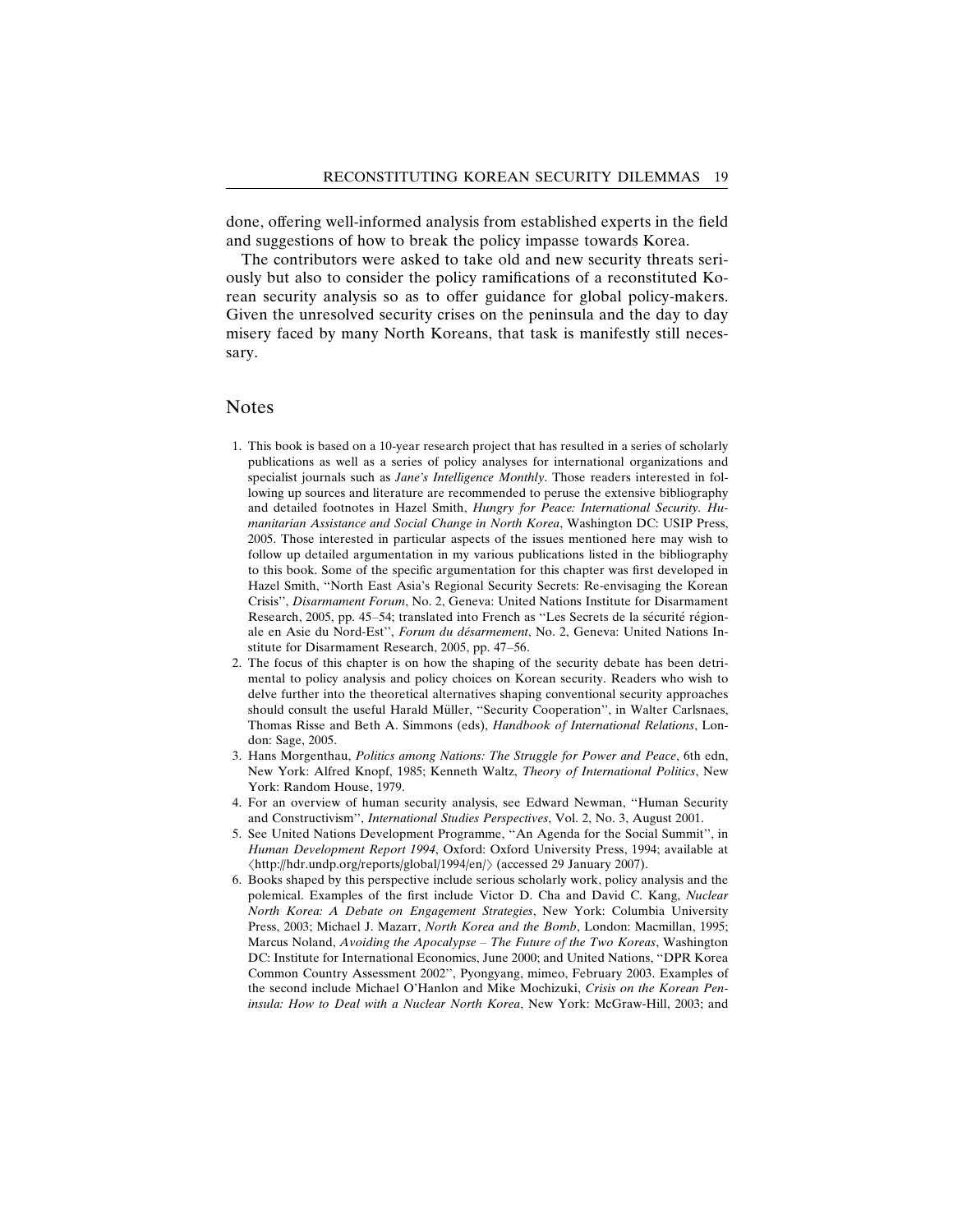Scott Snyder, Negotiating on the Edge: North Korean Negotiating Behavior, Washington DC: United States Institute of Peace, 1999. Examples of the last include Jasper Becker, Rogue Regime: Kim Jong Il and the Looming Threat of North Korea, Oxford: Oxford University Press, 2005, and the rather hysterical Gordon Chang, Nuclear Showdown: North Korea Takes on the World, London: Random House, 2006.

- 7. For discussion, see Hazel Smith, ''Bad, Mad, Sad or Rational Actor: Why the 'Securitization' Paradigm Makes for Poor Policy Analysis of North Korea'', International Affairs, Vol. 76, No. 1, January 2000, pp. 111–132.
- 8. For a critique, see Chapter 1 of Hazel Smith, Hungry for Peace.
- 9. For discussion see Kyu-ryoon Kim, Regional Cooperation in Asia: Suggestions for Future Development, KINU report PA 06-12, Seoul: Korea Institute for National Unification, 2006, available at  $\langle$ http://www.kinu.or.kr/eng/ $\rangle$ .
- 10. See Chapter 12.
- 11. Hazel Smith, ''Intelligence Matters: Improving Intelligence on North Korea'', Jane's Intelligence Review, April 2004, pp. 48–51.
- 12. Humanitarian and Development Working Group, ''DPR Korean Economic Reforms'', 6 August 2002, available at  $\langle$ http://www.cankor.ca/issues/95.htm#1 $\rangle$  (accessed 29 January 2007).
- 13. Hazel Smith, "La Corée du Nord vers l'économie de marché: Faux et vrais dilemmas", Critique Internationale (Paris), April 2002, pp. 6–14.
- 14. The most useful and thorough analysis of the famine of the 1990s and the chronic food shortages that have beset the DPRK throughout its history is Suk Lee, ''Food Shortages and Economic Institutions in the Democratic People's Republic of Korea'', unpublished PhD thesis, Department of Economics, University of Warwick, UK, January 2003.
- 15. Hazel Smith, ''Asymmetric Nuisance Value: The Border in China–Democratic People's Republic of Korea Relations'', in Timothy Hildebrandt (ed.), Uneasy Allies: Fifty Years of China–North Korea Relations, Washington DC: Woodrow Wilson Center Asia Program Special Report, September 2003, pp. 18–25; Hazel Smith, ''Brownback's Bill Will Not Help North Koreans'', Jane's Intelligence Review, February 2004, pp. 42–45; Hazel Smith, ''North Koreans in China: Defining the Problems and Offering Some Solutions'', in Tsuneo Akaha and Anna Vassilieva (eds), Crossing National Borders: Human Migration Issues in Northeast Asia, Tokyo: United Nations University Press, 2005, pp. 165– 190; Hazel Smith, ''North Korean Migrants Pose Long-Term Challenge for China'', Jane's Intelligence Review, June 2005, pp. 32–35.
- 16. For detail, see Hazel Smith, ''North Korean Nuclear Plant Poses Threat of Meltdown in North Korea'', Jane's Intelligence Review, October 2005, pp. 24–27.
- 17. See Chapter 12 for detail.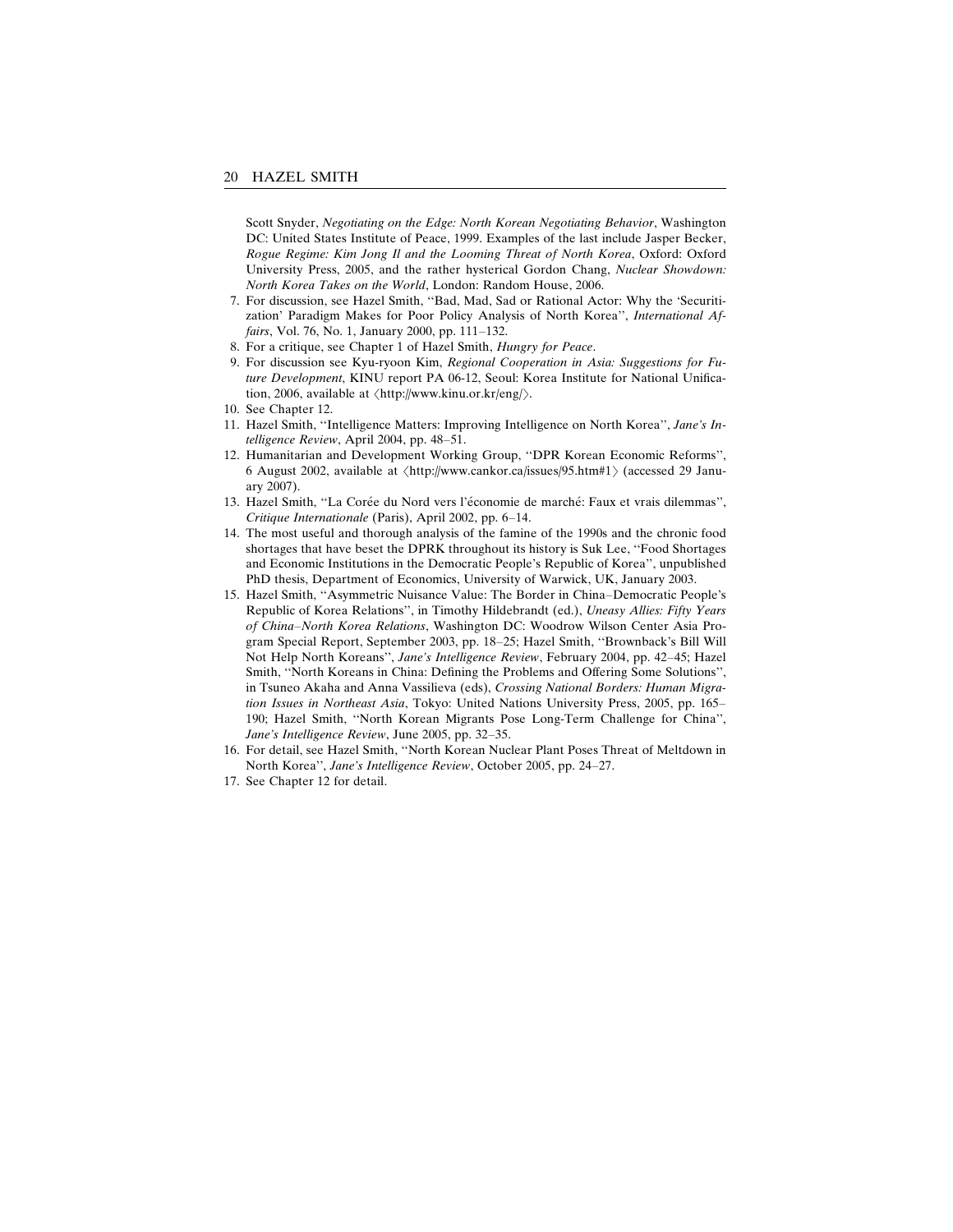*6* United Nations University, 2007

The views expressed in this publication are those of the authors and do not necessarily reflect the views of the United Nations University.

United Nations University Press United Nations University, 53–70, Jingumae 5-chome, Shibuya-ku, Tokyo 150-8925, Japan Tel:  $+81-3-3499-2811$  Fax:  $+81-3-3406-7345$ E-mail: sales@hq.unu.edu General enquiries: press@hq.unu.edu http://www.unu.edu

United Nations University Office at the United Nations, New York 2 United Nations Plaza, Room DC2-2062, New York, NY 10017, USA Tel: +1-212-963-6387 Fax: +1-212-371-9454 E-mail: unuona@ony.unu.edu

United Nations University Press is the publishing division of the United Nations University.

Cover design by Mea Rhee

Printed in Hong Kong

ISBN 978-92-808-1144-5

Library of Congress Cataloging-in-Publication Data

Reconstituting Korean security : a policy primer / edited by Hazel Smith. p. cm. Includes bibliographical references and index. ISBN-13: 978-9280811445 (pbk. : alk. paper) 1. Nuclear nonproliferation—Korea (North) 2. Nuclear weapons—Social aspects—Korea (North) 3. National security—Korea (North) 4. Korea (North)—Foreign relations. I. Smith, Hazel, 1954– JZ5675.R43 2007 355<sup>0</sup> .0330519—dc22 2007015643